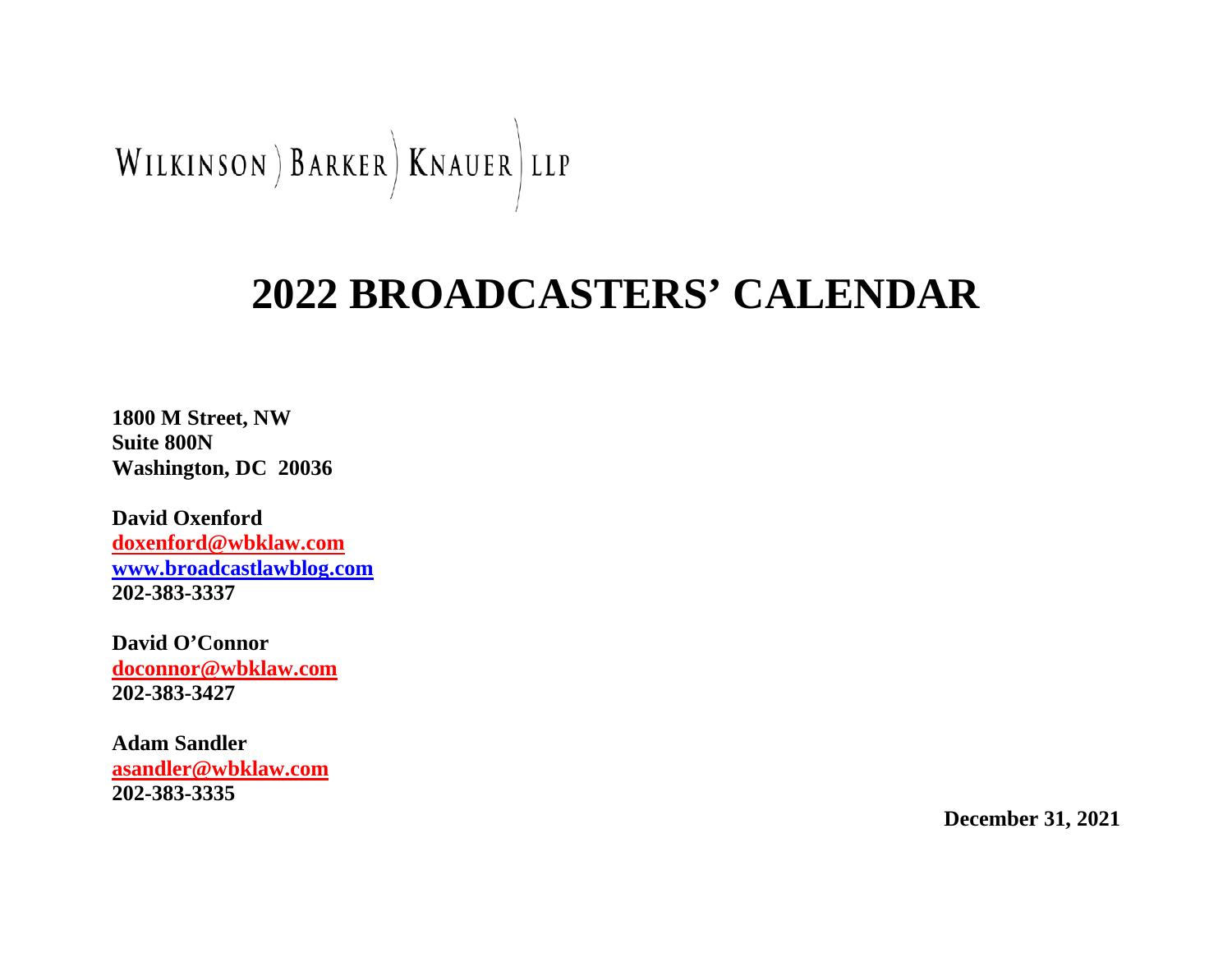#### <span id="page-1-0"></span>**2022 Calendar of Important Dates for Broadcasters**<sup>[1](#page-1-0)</sup>

A new year is upon us, and it is time to look forward to the regulatory dates and deadlines for broadcasters in that year. While we expect an FCC that will, for the first time since 2016, be controlled by Democrats, when that will occur and what that will mean is still uncertain as the nomination of one new commissioner is, at this time, in limbo. But many routine regulatory filings, dates, and deadlines remain to fill a broadcaster's calendar. These include the requirement to prepare an annual Equal Employment Opportunity ("EEO") public inspection file report, to upload quarterly issues/programs lists to the public file, and to pay annual FCC regulatory fees. License renewals also will continue this year.

Other dates to note include the final deadline for LPTV stations and TV translators to implement digital operations if they have not done so already, and some final dates for reimbursement filings for those stations affected by the repacking of the TV Band following the Incentive Auction. To help keep track of many of these obligations, we have put together this advisory to provide a preview of many of the important FCC compliance-related dates, as well as other deadlines broadly applicable to significant portions of the broadcast industry. The calendar is not intended to cover all filing dates and deadlines that apply to every station or licensee. Instead, the calendar is meant to highlight some of the more critical deadlines that we can identify in advance. Remember, these dates can change, and new deadlines for action can be added, so be sure to keep up with the latest developments.

The year will end the radio license renewal cycle that began in 2019, with renewal applications for radio stations in New York, New Jersey, Pennsylvania, and Delaware closing the cycle until 2027. TV renewals will continue, as that cycle is one year behind radio. Thus, TV renewals will continue until April 2023.

2022 will also be a big political year, with control of the U.S. House of Representatives and the U.S. Senate being contested, as well as many governors' seats and plenty of state and local offices. Some predict that, with the uncertainties caused by redistricting following the 2020 census and the strong partisan battles over almost every issue, political spending in the year could exceed that from the 2020 presidential election. With the FCC's recent scrutiny of station compliance with the political broadcasting rules, broadcasters need to be paying careful attention to the wave of advertising coming their way. Do not forget the political file obligations that attach to political advertising – even outside the political windows. We have noted on our calendar the start of the window for lowest unit rates for the primaries and the November election, but stay alert

<sup>&</sup>lt;sup>1</sup> This calendar is intended to be a reference guide to important deadlines but is not intended to be an exhaustive list of required filings and will not be updated throughout the year. Filing requirements may change over the year, and new filing requirements may be adopted.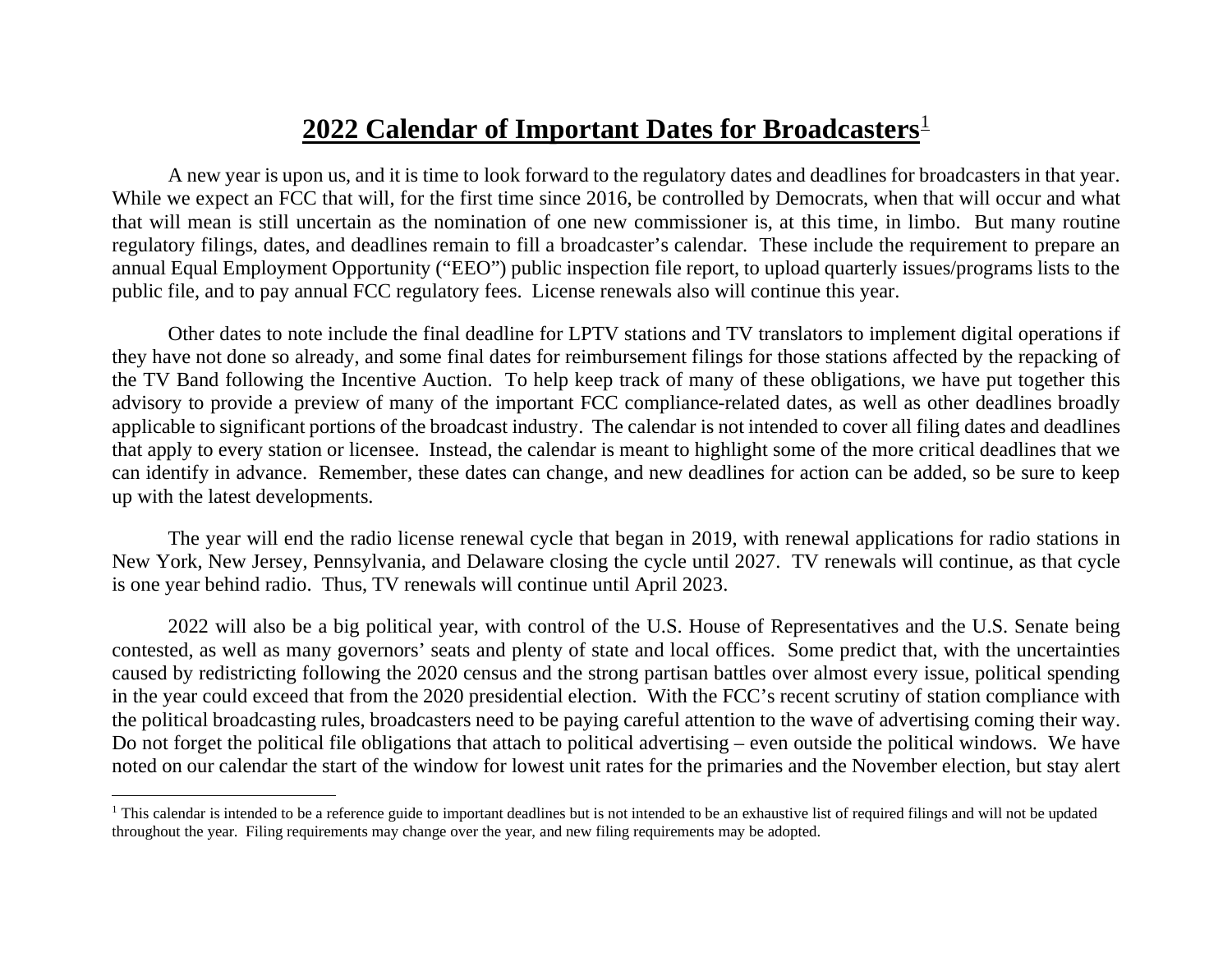as these windows could change because of court fights over redistricting or for other reasons. Also, be alert for windows for local elections or special elections held at other times of the year that we may not have noted on this calendar.

For radio broadcasters that stream their programming on the Internet, there are required payment and reporting obligations to SoundExchange for music use. The new rates for streaming sound recordings on the Internet for 2021-2025 went into effect in 2021 following the decision of the Copyright Royalty Board to increase those rates. Even though the decision is now being appealed, the new rates are effective unless overturned by the courts. Already, the rates set in 2021 have gone up because of a cost-of-living adjustment that will apply to streaming done in 2022. In addition, the minimum fees for most webcasters have increased to \$1,000 per channel. Minimum fees are due by the end of January. SoundExchange royalties need to be paid every month. In addition, stations also have obligations to pay ASCAP, BMI, SESAC, and GMR. The GMR rates for radio have been in the news – as a settlement of the long-running litigation with the Radio Music License Committee over whether those rates should be subject to any antitrust review appears to be in the works. Watch to see if that agreement is finalized in the first few months of the new year. Also, review your agreements with these organizations to make sure you meet all required payment and reporting deadlines and watch for developments over these royalties.

Television stations have the extra burden of complying with the children's television rules and filing an annual children's television programming report, to be submitted on January 31 (as the normal January 30 due date is a Sunday). Television stations providing fee-based non-broadcast services with their digital spectrum must file an annual DTV Ancillary/Supplementary Services Report (known as FCC Form 2100 Schedule G, formerly FCC Form 317) in December of each year.

In our calendar, we provide a description of the obligation, the due date, and the place where compliance is required (through an FCC filing, an upload to the public files, etc.). Broadcasters have online public file obligations, and they must ensure that the required documentation (such as the annual EEO public inspection file report or quarterly issues/programs lists) is uploaded by the applicable deadline to the station's FCC-hosted online public file. The online public file makes these deadlines even more important, particularly during the ongoing license renewal cycle, as interested parties (including the FCC) no longer need to come to your station and wade through paper files to review whether you have met your public file obligations. Instead, they can review your file anywhere there is an Internet connection and assess your compliance with the various public file obligations. In the last few years, we saw hundreds of stations enter into consent decrees with the FCC or pay fines because of the stations' failure to timely upload documents to their public files. Don't let your station be caught with late uploads or an incomplete public file.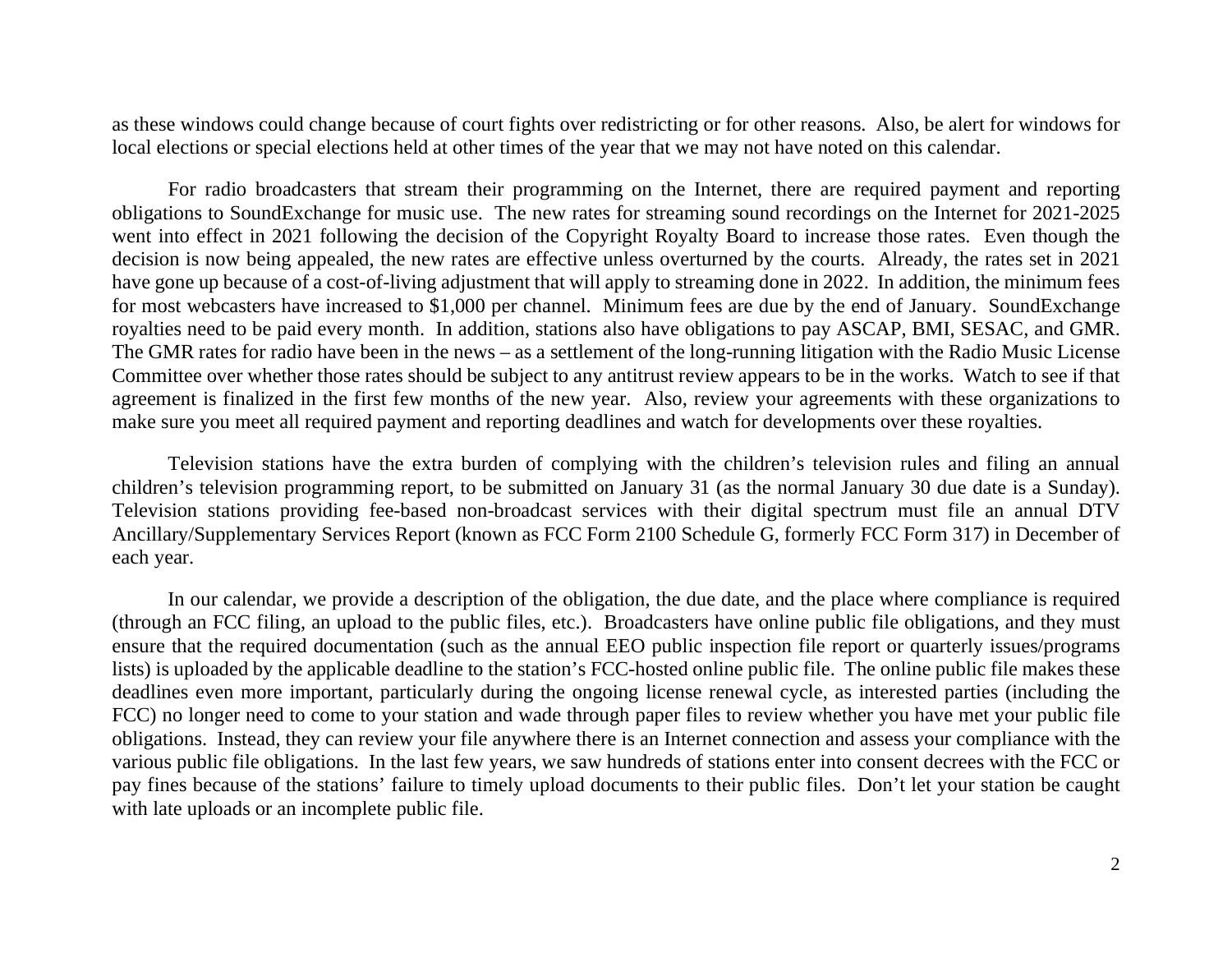As the year unfolds, there will no doubt be other compliance deadlines that arise, including comment periods for various rulemakings. We try to provide information about many of these deadlines and news about other regulatory issues on our blog: [www.broadcastlawblog.com.](http://www.broadcastlawblog.com/) Check the blog regularly, sign-up for email alerts about new posts, or get in touch with any of the attorneys in our [Broadcast Group](https://www.wbklaw.com/practices/telecommunications-and-media/broadcast-radio-and-television/) for more information about the many deadlines and other issues that will be important to broadcasters in 2022.

With that background and an important reminder to check with your accountant, tax advisor, and local counsel on dates for filings such as those relating to local business and real estate fees and taxes, filing dates for Equal Employment Opportunity Commission submissions for large employers, and other requirements that may be applicable to your station(s), some important dates for 2022 are set out in the calendar that follows.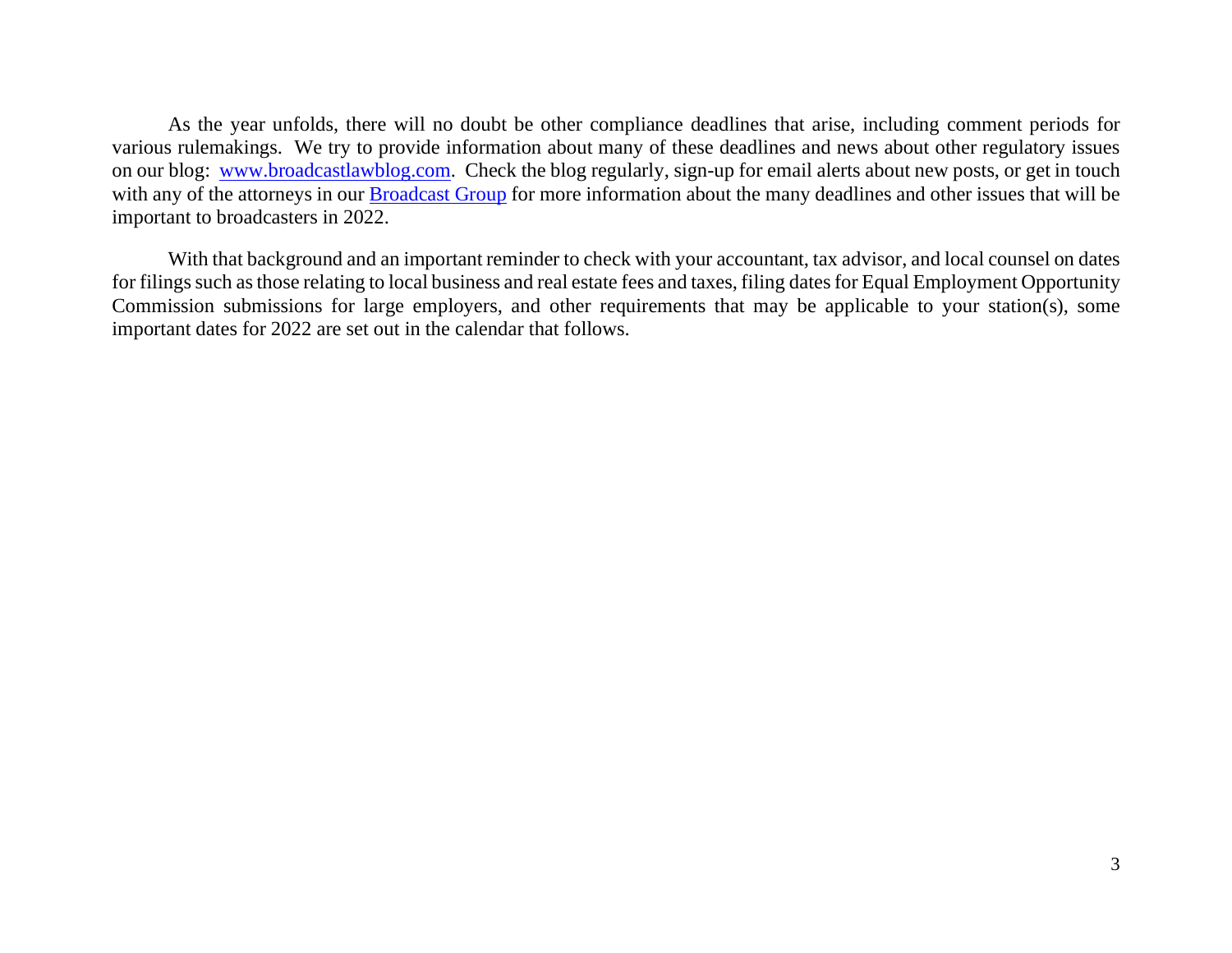#### <span id="page-4-1"></span><span id="page-4-0"></span>**JANUARY 2022**

| <b>DEADLINE FOR</b><br><b>ACTION, FILING</b><br>OR PAYMENT <sup>2</sup> | <b>WHAT ACTION IS REQUIRED</b><br><b>or</b><br><b>WHAT MUST BE FILED OR PAID?</b>                                           | <b>WHERE MUST IT BE</b><br><b>FILED OR PAID?</b>          | <b>WHO MUST FILE OR</b><br>ACT?                                                                                                                                                                                                                |
|-------------------------------------------------------------------------|-----------------------------------------------------------------------------------------------------------------------------|-----------------------------------------------------------|------------------------------------------------------------------------------------------------------------------------------------------------------------------------------------------------------------------------------------------------|
| <b>January 1, 2022</b>                                                  | Compliance with the Audio Captioning<br>Rules                                                                               | <b>On-Air Subchannel</b>                                  | <b>TV Broadcasters Affiliated</b><br>with the Top 4 Networks<br>that Operate in DMAs 71-<br>80 Have Been Added to the<br><b>Compliance Obligations</b><br>that Already Apply to<br><b>Network-Affiliated Stations</b><br>in the Top 70 markets |
|                                                                         | Cost-of-Living Increase in Rates for<br>SoundExchange Royalties for Digital<br>Streaming                                    | SoundExchange <sup>3</sup>                                | Broadcasters that are<br><b>Streaming Noninteractive</b><br>Audio through the Internet<br>or on Mobile Apps                                                                                                                                    |
| <b>January 10, 2022</b>                                                 | Quarterly Issues/Programs List covering the<br>4 <sup>th</sup> Quarter of 2021—October 1, 2021<br>through December 31, 2021 | <b>Stations' Online Public</b><br><b>Inspection Files</b> | Full Power and Class A<br><b>Television Stations;</b><br>Commercial and<br>Noncommercial AM and<br><b>FM Radio Stations</b>                                                                                                                    |

<sup>&</sup>lt;sup>2</sup> The FCC rules are unclear as to whether dates for posting documents to the online public file which fall on a weekend or a holiday are extended to the next business day. While informal FCC staff guidance and some caselaw suggests that they do, we have left the actual due dates in this calendar except where the FCC has made a specific statement that a date is extended. Consult your legal counsel for advice as to whether these deadlines can be interpreted to be consistently extended.

<sup>&</sup>lt;sup>3</sup> These increased rates become effective on January 1, 2022, but the deadline for payment is not until 45 days after the end of the month.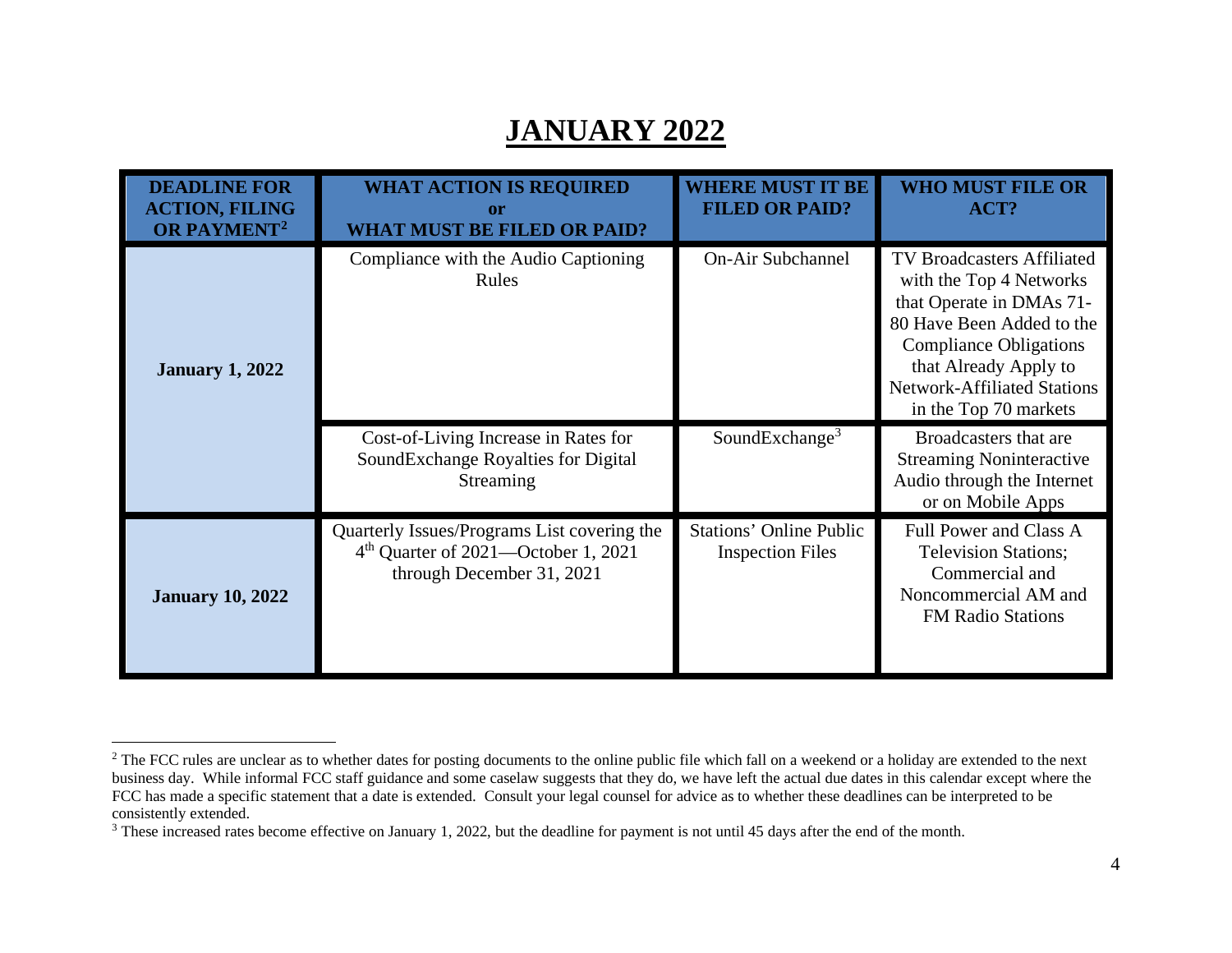<span id="page-5-0"></span>

| <b>DEADLINE FOR</b><br><b>ACTION, FILING</b><br>OR PAYMENT <sup>2</sup> | <b>WHAT ACTION IS REQUIRED</b><br>or<br><b>WHAT MUST BE FILED OR PAID?</b>                                                                                                                                                   | <b>WHERE MUST IT BE</b><br><b>FILED OR PAID?</b>          | <b>WHO MUST FILE OR</b><br>ACT?                                                                                                                                                                                                                                                                       |
|-------------------------------------------------------------------------|------------------------------------------------------------------------------------------------------------------------------------------------------------------------------------------------------------------------------|-----------------------------------------------------------|-------------------------------------------------------------------------------------------------------------------------------------------------------------------------------------------------------------------------------------------------------------------------------------------------------|
|                                                                         | Documentation of On-Air Fundraising by<br><b>Noncommercial Educational Stations</b><br>benefitting third parties from October 1,<br>2021 through December 31, 2021                                                           | <b>Stations' Online Public</b><br><b>Inspection Files</b> | Noncommercial Educational<br><b>Stations Not Affiliated with</b><br>NPR or PBS that Conducted<br>Third-Party On-Air<br>Fundraising that Interrupted<br>Their Normal Programming                                                                                                                       |
| <b>January 10, 2022</b><br>cont.                                        | Documentation of Class A Television<br>Continuing Eligibility for October 1, 2021<br>through December 31, 2021                                                                                                               | <b>Stations' Online Public</b><br><b>Inspection Files</b> | <b>Class A Television Stations</b>                                                                                                                                                                                                                                                                    |
|                                                                         | License Applications to Cover New Digital<br>Facilities <sup>4</sup>                                                                                                                                                         | <b>FCC</b>                                                | All LPTV Stations and TV<br><b>Translators That Received</b><br>an Extension on Their<br>Digital Conversion, and All<br><b>Holders of Construction</b><br>Permits for New Digital<br><b>LPTV Stations or TV</b><br><b>Translators That Had an</b><br><b>Expiration Date Prior to</b><br>July 13, 2021 |
| <b>January 14, 2022</b>                                                 | Copyright Royalty Fee: Monthly Report of<br>Use and Monthly Usage Statement of<br>Account Forms Due-Must File Monthly<br>Report of Use and Monthly Usage Statement<br>of Account Forms for the Month Ending<br>Nov. 30, 2021 | SoundExchange                                             | Commercial and<br>Noncommercial Webcasters<br>and Broadcast Stations That<br><b>Simulcast Programming</b><br>over the Internet                                                                                                                                                                        |

<sup>&</sup>lt;sup>4</sup> The FCC has in a few cases granted tolling requests extending this deadline for some LPTV stations or TV translators that can show that their inability to meet this deadline was for specific reasons beyond their control.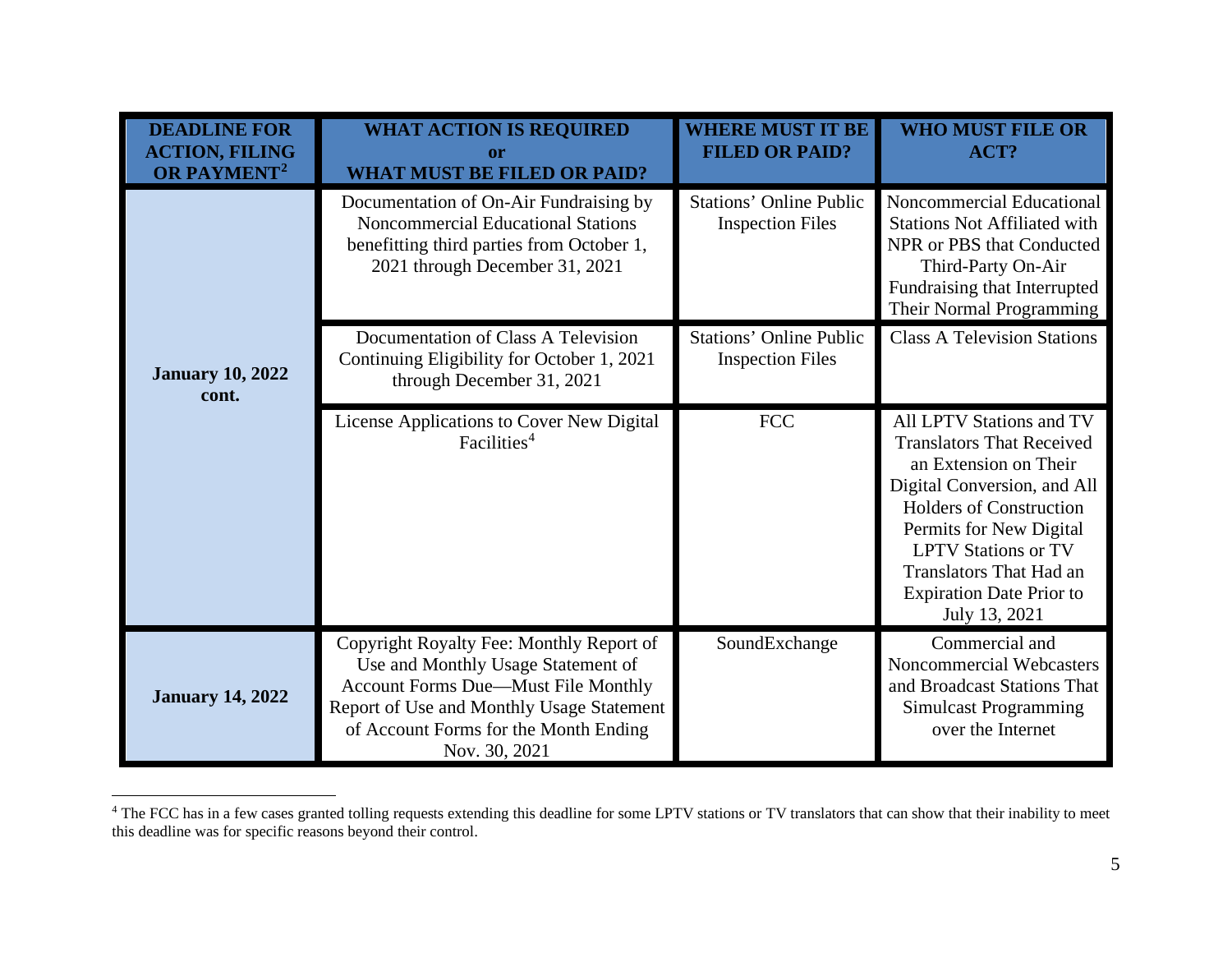<span id="page-6-2"></span><span id="page-6-1"></span><span id="page-6-0"></span>

| <b>DEADLINE FOR</b><br><b>ACTION, FILING</b><br>OR PAYMENT <sup>2</sup> | <b>WHAT ACTION IS REQUIRED</b><br>or<br><b>WHAT MUST BE FILED OR PAID?</b>                                                                    | <b>WHERE MUST IT BE</b><br><b>FILED OR PAID?</b>          | <b>WHO MUST FILE OR</b><br>ACT?                                                                                                                                                                   |
|-------------------------------------------------------------------------|-----------------------------------------------------------------------------------------------------------------------------------------------|-----------------------------------------------------------|---------------------------------------------------------------------------------------------------------------------------------------------------------------------------------------------------|
|                                                                         | Copyright Royalty Fee; Annual,<br>Nonrefundable Minimum Fee of \$1,000 for<br><b>Each Channel and Station</b>                                 | SoundExchange                                             | Commercial and<br>Noncommercial (Except<br>Those Affiliated with<br>NPR/CPB or Those<br>Licensed to Educational<br>Institutions <sup>5</sup> ) Webcasters<br>(Including Broadcast)<br>Simulcasts) |
| <b>January 31, 2022</b>                                                 | Annual Children's Television Programming<br>Report (Form 2100, Schedule $H$ ) <sup>6</sup>                                                    | <b>FCC</b>                                                | All Full-Power and Class A<br><b>Television Stations</b>                                                                                                                                          |
|                                                                         | Certification of Compliance with<br><b>Commercial Limits in Children's</b><br>Programming for January 1, 2021 through<br>December 31, $20217$ | <b>Stations' Online Public</b><br><b>Inspection Files</b> | All Full Power and Class A<br><b>Television Stations</b>                                                                                                                                          |

<sup>5</sup> Noncommercial educational webcasters (affiliated with a school or college), not affiliated with NPR and CPB, must make elections by January 31 about recordkeeping requirements that will apply to their streaming operations. They also must make a minimum fee payment of \$600 by January 31, and pay an additional \$100 if they are eligible for a waiver of the requirements on reporting the songs they play and the listeners they have. Most stations that are affiliated with NPR or which receive CPB funds are covered by a separate agreement by which CPB pays a blanket fee for their royalties. Check with NPR and CPB for the conditions they impose to qualify for inclusion in their arrangement with SoundExchange.

<sup>&</sup>lt;sup>6</sup> The report's January 30 filing due date falls on a Sunday, so the report is due by the next business day.

<sup>7</sup> The certification's January 30 upload due date falls on a Sunday, so the upload must be done by the next business day.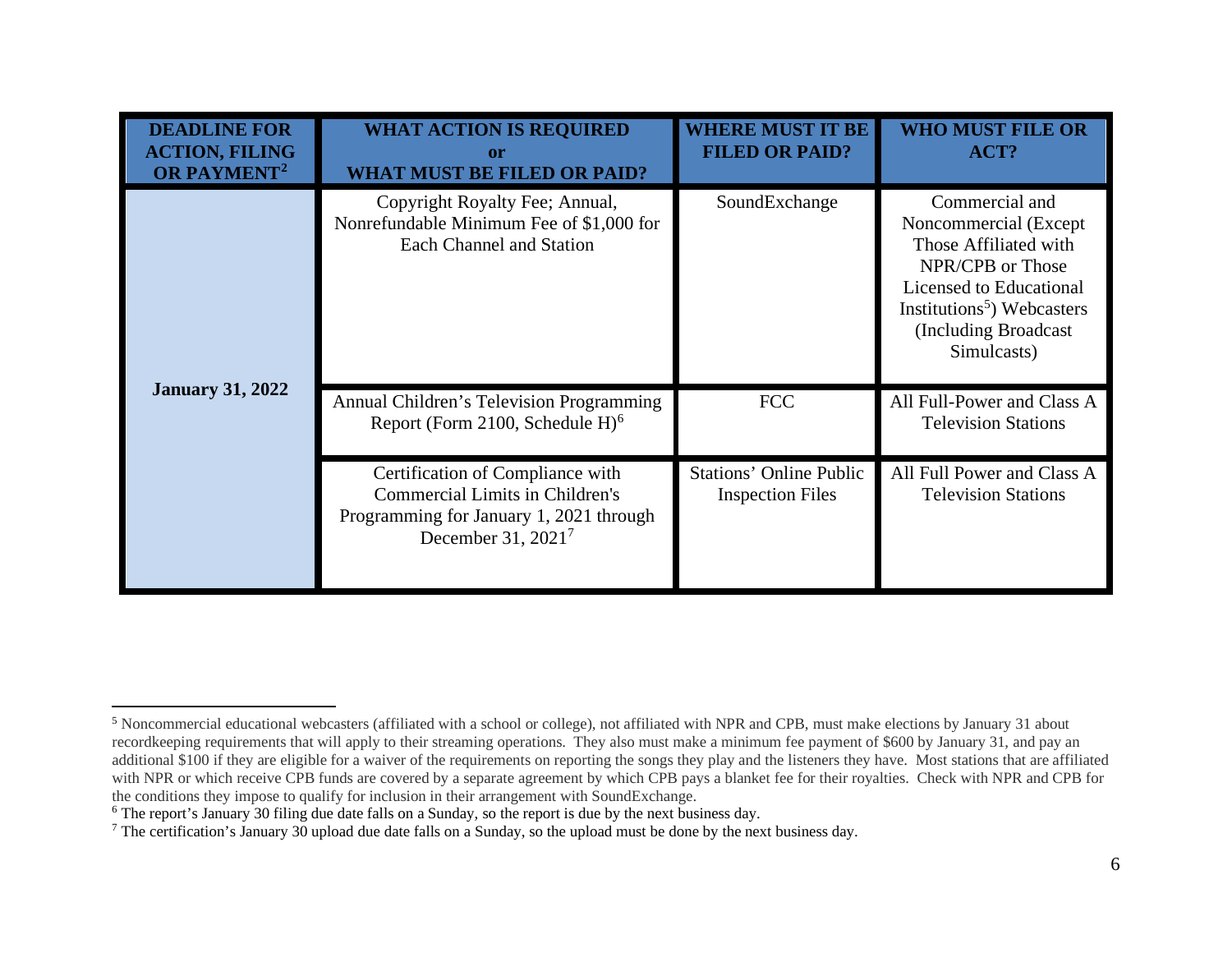### <span id="page-7-0"></span>**JANUARY 2022 POLITICAL DATES**

| Date                                | <b>Election Information</b>                                                   | <b>State/Territory</b> |
|-------------------------------------|-------------------------------------------------------------------------------|------------------------|
| <b>January 15, 2022<sup>8</sup></b> | The Lowest Unit Rate period begins for the<br>election to be held on March 1. | Texas (Primary)        |

<sup>&</sup>lt;sup>8</sup> Redistricting in Texas is subject to a lawsuit, and a request has been made to delay the primary date. If the primary is delayed, the opening of the Lowest Unit Rate window would be delayed.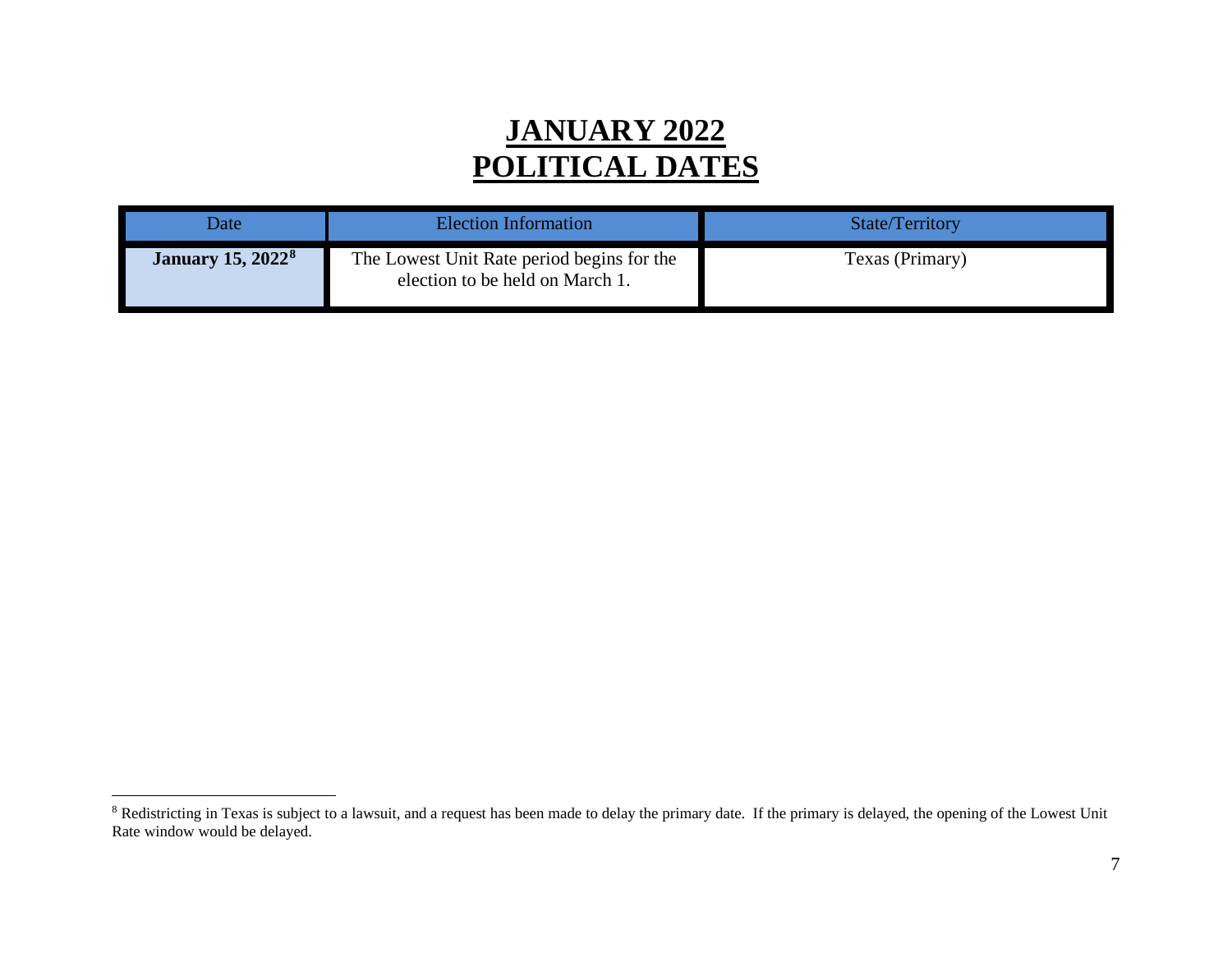### **FEBRUARY 2022**

| <b>DEADLINE FOR</b><br><b>ACTION, FILING OR</b><br><b>PAYMENT</b> | <b>WHAT ACTION IS REQUIRED</b><br>or<br>WHAT MUST BE FILED OR PAID?                                                                                                                                                                 | WHERE MUST IT BE<br><b>FILED OR PAID?</b>                                    | <b>WHO MUST FILE OR</b><br>ACT?                                                                                                                        |
|-------------------------------------------------------------------|-------------------------------------------------------------------------------------------------------------------------------------------------------------------------------------------------------------------------------------|------------------------------------------------------------------------------|--------------------------------------------------------------------------------------------------------------------------------------------------------|
|                                                                   | Broadcast Renewal Application (Form 2100,<br>Schedule 303-S) and Equal Employment<br>Opportunity Report (Form 2100, Schedule<br>396)                                                                                                | <b>FCC</b>                                                                   | Television, Class A, LPTV<br>and TV Translator Stations<br>in Kansas, Nebraska, and<br><b>Oklahoma</b>                                                 |
| <b>February 1, 2022</b>                                           | Broadcast Renewal Application (Form 2100,<br>Schedule 303-S) and Equal Employment<br>Opportunity Report (Form 2100, Schedule<br><b>396</b> )                                                                                        | <b>FCC</b>                                                                   | Commercial and<br>Noncommercial Full-Power<br>AM, FM, and LPFM Radio<br><b>Stations in New York and</b><br><b>New Jersey</b>                           |
|                                                                   | Annual EEO Public File Report                                                                                                                                                                                                       | <b>Stations' Online Public</b><br><b>Inspection File; Station</b><br>Website | Radio and Television station<br>Employment Units in<br>Arkansas, Kansas,<br>Louisiana, Mississippi,<br>Nebraska, New Jersey,<br>New York, and Oklahoma |
| <b>February 14, 2022</b>                                          | Copyright Royalty Fee: Monthly Report of<br>Use and Monthly Usage Statement of<br><b>Account Forms Due—Must File Monthly</b><br>Report of Use and Monthly Usage Statement<br>of Account Forms for the Month Ending<br>Dec. 31, 2021 | SoundExchange                                                                | Commercial and<br>Noncommercial Webcasters<br>and Broadcast Stations That<br><b>Simulcast Programming</b><br>over the Internet                         |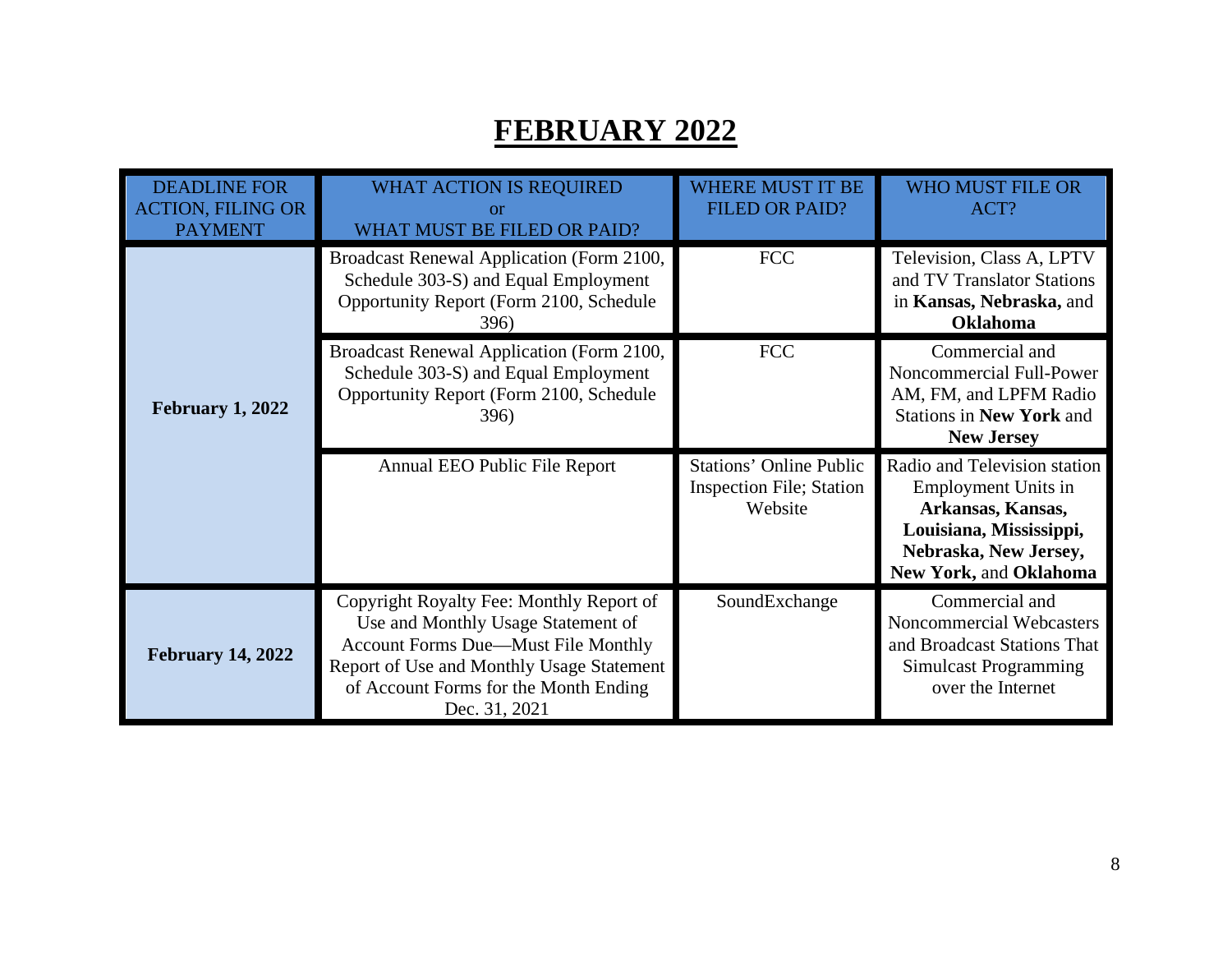### <span id="page-9-0"></span>**MARCH 2022**

| <b>DEADLINE FOR</b><br><b>ACTION, FILING OR</b><br><b>PAYMENT</b> | WHAT ACTION IS REQUIRED<br>or<br>WHAT MUST BE FILED OR PAID?                                                                                                                                                                                     | <b>WHERE MUST IT BE</b><br><b>FILED OR PAID?</b> | <b>WHO MUST FILE OR</b><br>ACT?                                                                                                                                                                                                                                                                                    |
|-------------------------------------------------------------------|--------------------------------------------------------------------------------------------------------------------------------------------------------------------------------------------------------------------------------------------------|--------------------------------------------------|--------------------------------------------------------------------------------------------------------------------------------------------------------------------------------------------------------------------------------------------------------------------------------------------------------------------|
| <b>March 13, 2022</b>                                             | Daylight Saving Time Begins                                                                                                                                                                                                                      | <b>Station Engineer</b>                          | AM Daytime-Only Radio<br><b>Stations and Stations with</b><br>Pre-Sunrise and/or Post-<br><b>Sunset Authorizations</b><br>Should Check Their Sign-<br>On and Sign-Off Times on<br>Their Current FCC<br><b>Authorizations to Ensure</b><br>Compliance. All times<br>Listed on FCC Licenses are<br>in Standard Time. |
| <b>March 17, 2022</b>                                             | Copyright Royalty Fee: Monthly Report of<br>Use and Monthly Usage Statement of<br><b>Account Forms Due—Must File Monthly</b><br>Report of Use and Monthly Usage Statement<br>of Account Forms for the Month Ending Jan.<br>31, 2022 <sup>9</sup> | SoundExchange                                    | Commercial and<br>Noncommercial Webcasters<br>and Broadcast Stations That<br>Simulcast Programming<br>over the Internet                                                                                                                                                                                            |
| <b>March 22, 2022</b>                                             | Full Power and Class A TV Stations<br><b>Assigned Transition Completion Dates in</b><br>Incentive Auction Repack Phases 6-10 Must<br>Submit All Remaining Invoices for<br>Reimbursement                                                          | <b>FCC</b>                                       | Full Power and Class A TV<br><b>Stations in Incentive</b><br><b>Auction Repack Phases 6-</b><br>10 Seeking Reimbursement<br>for Repack Costs                                                                                                                                                                       |

<sup>9</sup> This payment will reflect the increased royalties due to the cost-of-living increases in the SoundExchange royalty that went into effect on January 1.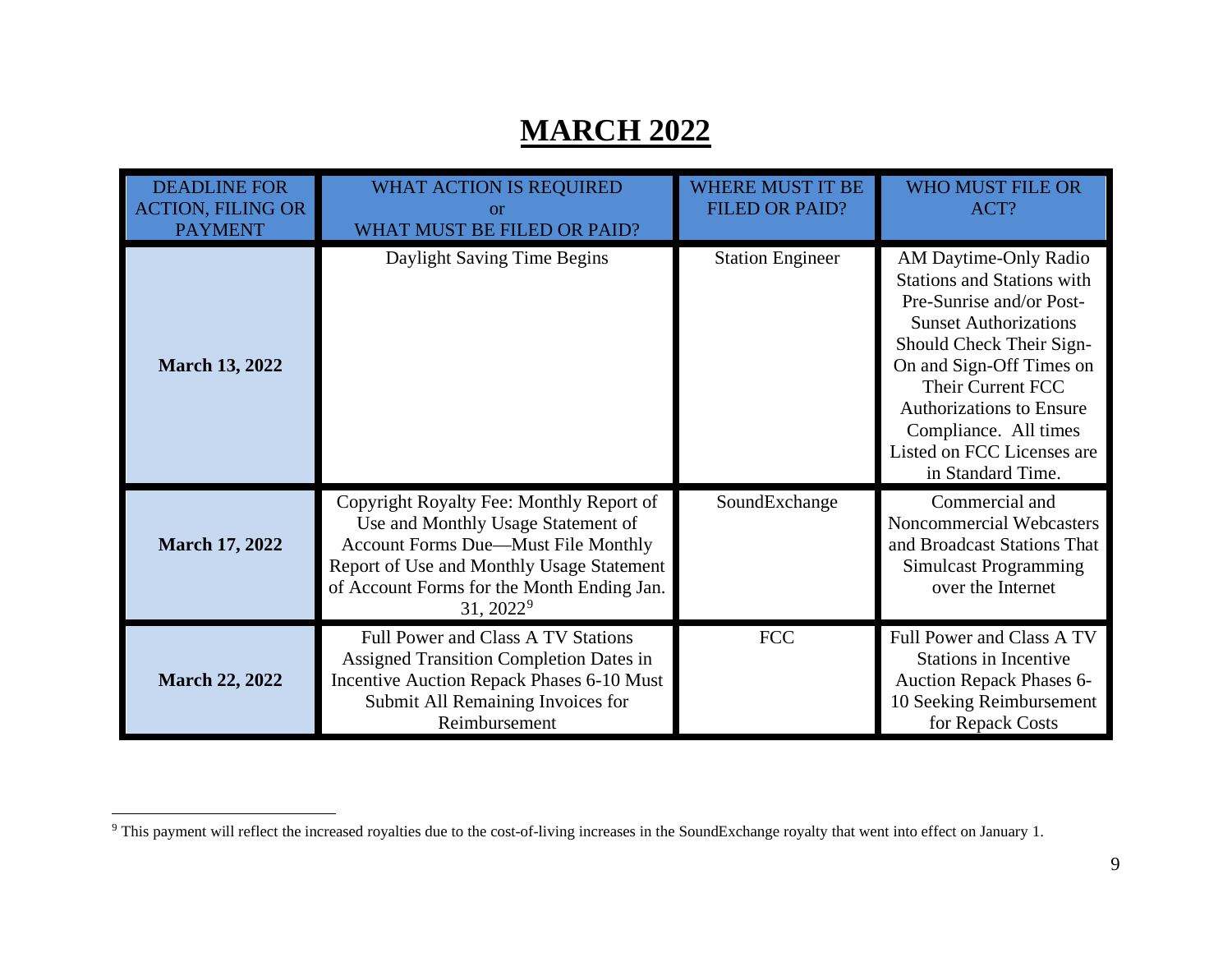### <span id="page-10-0"></span>**MARCH 2022 POLITICAL DATES**

| Date                  | <b>Election Information</b>                                                  | <b>State/Territory</b>                                              |
|-----------------------|------------------------------------------------------------------------------|---------------------------------------------------------------------|
| March 1, $2022^{10}$  | Primary Election Day                                                         | Texas                                                               |
| <b>March 19, 2022</b> | The Lowest Unit Rate period begins for the<br>election to be held on May 3.  | Indiana (Primary), Ohio (Primary)                                   |
| <b>March 25, 2022</b> | The Lowest Unit Rate period begins for the<br>election to be held on May 24. | Arkansas (Nonpartisan General) and Georgia<br>(Nonpartisan General) |
| <b>March 26, 2022</b> | The Lowest Unit Rate period begins for the<br>election to be held on May 10. | Nebraska (Primary) and West Virginia (Primary)                      |

<sup>&</sup>lt;sup>10</sup> Redistricting in Texas is subject to a lawsuit, and a request has been made to delay the primary date. Watch locally to see if any action is taken with respect to this request.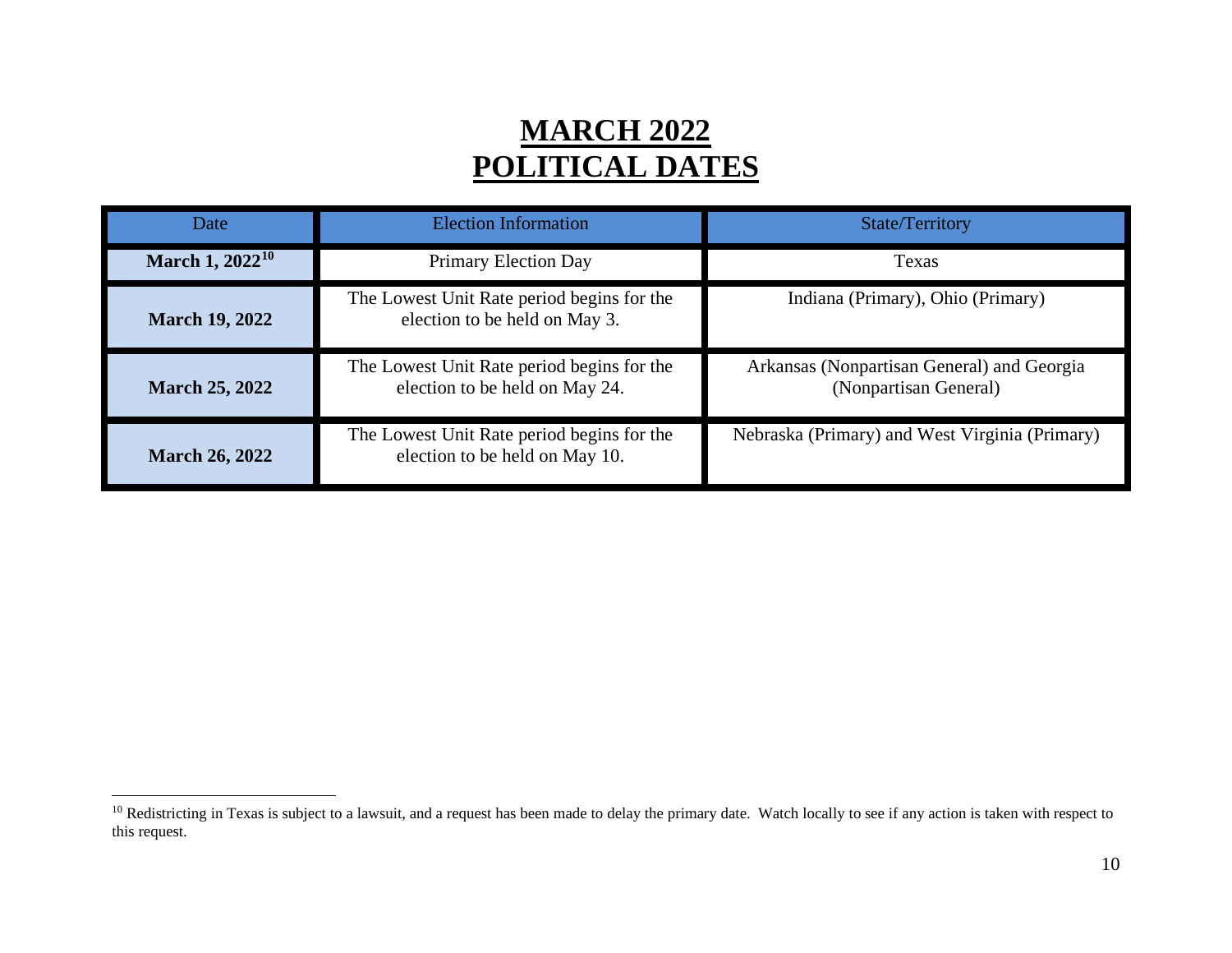## **APRIL 2022**

| <b>DEADLINE FOR</b><br><b>ACTION, FILING OR</b><br><b>PAYMENT</b> | <b>WHAT ACTION IS REQUIRED</b><br>or<br>WHAT MUST BE FILED OR PAID?                                                                  | <b>WHERE MUST IT BE</b><br><b>FILED OR PAID?</b>                             | <b>WHO MUST FILE OR</b><br>ACT?                                                                                                                  |
|-------------------------------------------------------------------|--------------------------------------------------------------------------------------------------------------------------------------|------------------------------------------------------------------------------|--------------------------------------------------------------------------------------------------------------------------------------------------|
|                                                                   | Broadcast Renewal Application (Form 2100,<br>Schedule 303-S) and Equal Employment<br>Opportunity Report (Form 2100, Schedule<br>396) | <b>FCC</b>                                                                   | Television, Class A, LPTV<br>and TV Translator Stations<br>in Texas                                                                              |
| <b>April 1, 2022</b>                                              | Broadcast Renewal Application (Form 2100,<br>Schedule 303-S) and Equal Employment<br>Opportunity Report (Form 2100, Schedule<br>396) | <b>FCC</b>                                                                   | Commercial and<br>Noncommercial Full-Power<br>AM, FM, LPFM, and FM<br><b>Translator Radio Stations in</b><br><b>Delaware</b> and<br>Pennsylvania |
|                                                                   | Annual EEO Public File Report                                                                                                        | <b>Stations' Online Public</b><br><b>Inspection File; Station</b><br>Website | Radio and Television<br><b>Station Employment Units</b><br>in Delaware, Indiana,<br>Kentucky, Pennsylvania,<br>Tennessee, and Texas              |
|                                                                   | Quarterly Issues/Programs List covering the<br>1 <sup>st</sup> Quarter—January 1, 2022 through March<br>31, 2022                     | <b>Stations' Online Public</b><br><b>Inspection File</b>                     | All Full-Power Radio, Full-<br>Power Television, and Class<br><b>A Television Stations</b>                                                       |
| <b>April 10, 2022</b>                                             | Documentation of Class A Television<br>Continuing Eligibility for January 1, 2022<br>through March 31, 2022                          | <b>Stations' Online Public</b><br><b>Inspection File</b>                     | <b>Class A Television Stations</b>                                                                                                               |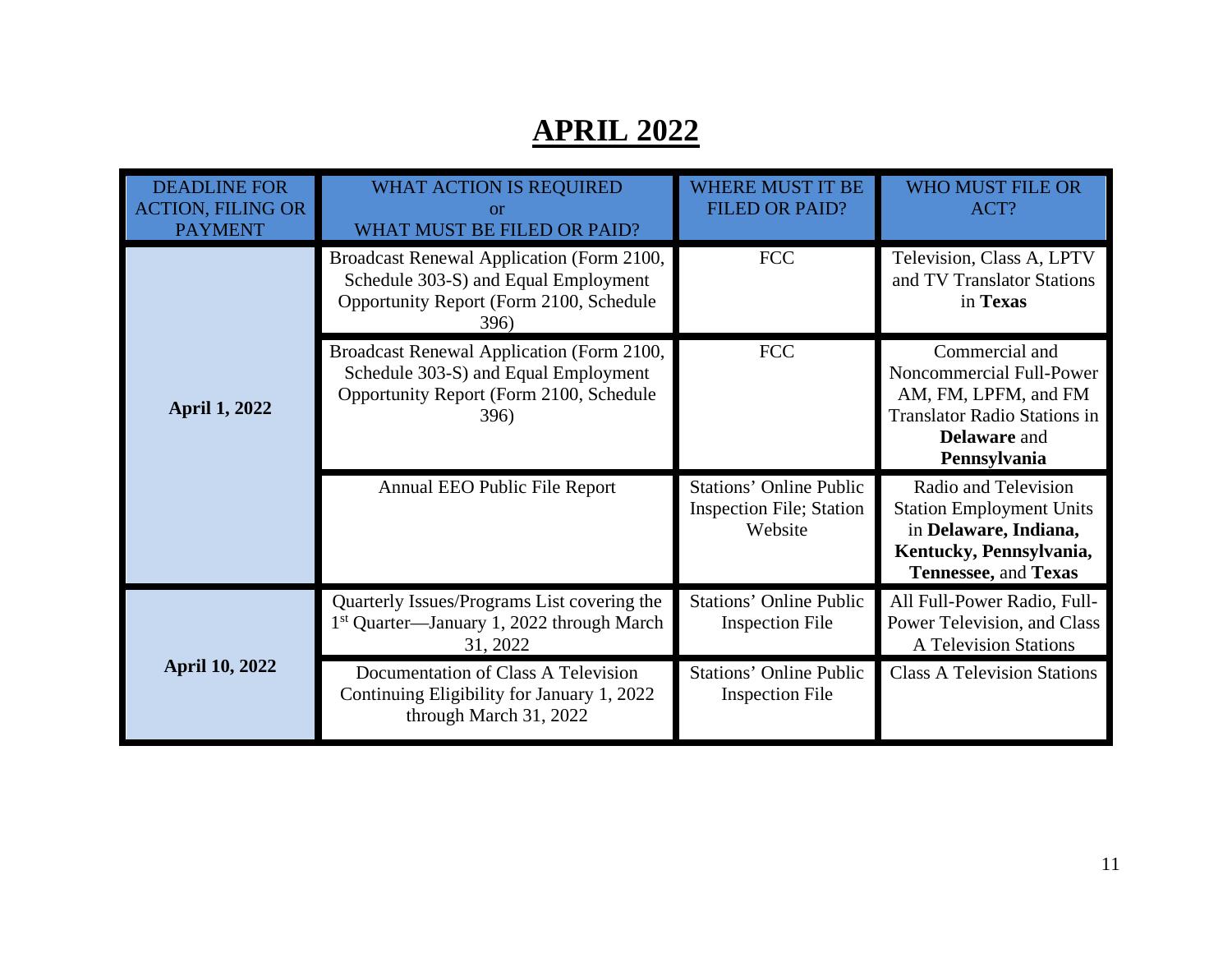| <b>DEADLINE FOR</b><br><b>ACTION, FILING OR</b><br><b>PAYMENT</b> | <b>WHAT ACTION IS REQUIRED</b><br>or<br>WHAT MUST BE FILED OR PAID?                                                                                                                                                                     | <b>WHERE MUST IT BE</b><br><b>FILED OR PAID?</b>         | <b>WHO MUST FILE OR</b><br>ACT?                                                                                                                                                 |
|-------------------------------------------------------------------|-----------------------------------------------------------------------------------------------------------------------------------------------------------------------------------------------------------------------------------------|----------------------------------------------------------|---------------------------------------------------------------------------------------------------------------------------------------------------------------------------------|
| <b>April 10, 2022</b><br>cont.                                    | Documentation of On-Air Fundraising by<br><b>Noncommercial Educational Stations</b><br>Benefitting Third Parties from January 1,<br>2022 through March 31, 2022                                                                         | <b>Stations' Online Public</b><br><b>Inspection File</b> | Noncommercial Educational<br><b>Stations Not Affiliated with</b><br>NPR or PBS that Conducted<br>Third-Party On-Air<br>Fundraising that Interrupted<br>Their Normal Programming |
| <b>April 14, 2022</b>                                             | Copyright Royalty Fee: Monthly Report of<br>Use and Monthly Usage Statement of<br><b>Account Forms Due—Must File Monthly</b><br>Report of Use and Monthly Usage Statement<br>of Account Forms for the Month Ending<br>February 28, 2022 | SoundExchange                                            | Commercial and<br>Noncommercial Webcasters<br>and Broadcast Stations That<br><b>Simulcast Programming</b><br>over the Internet                                                  |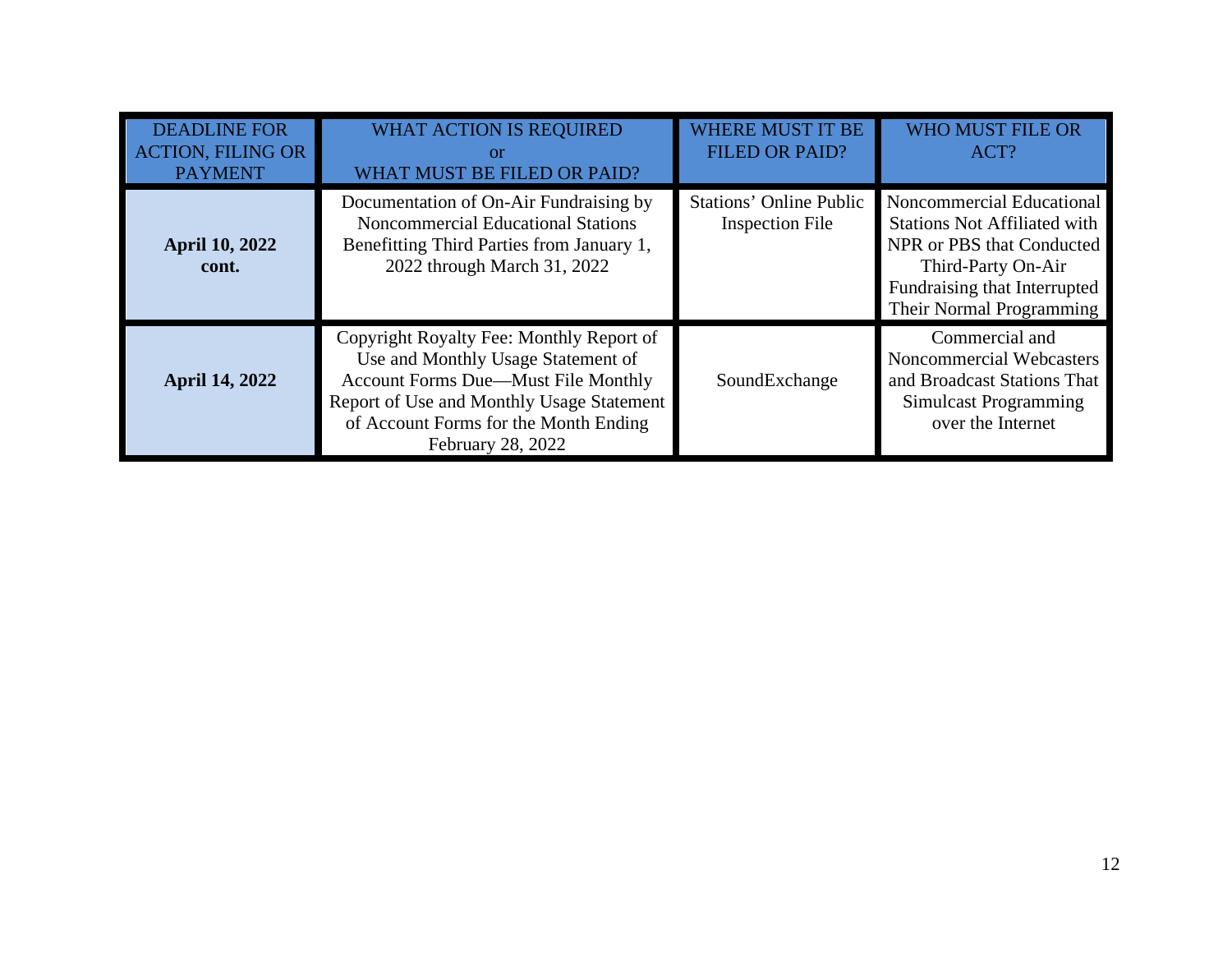### **APRIL 2022 POLITICAL DATES**

| Date                  | <b>Election Information</b>                                                   | <b>State/Territory</b>                                                                                                                                   |
|-----------------------|-------------------------------------------------------------------------------|----------------------------------------------------------------------------------------------------------------------------------------------------------|
| <b>April 2, 2022</b>  | The Lowest Unit Rate period begins for the<br>election to be held on May 17.  | Idaho (Primary), Kentucky (Primary), North Carolina<br>(Primary), Oregon (Primary), Pennsylvania (Primary)                                               |
| <b>April 9, 2022</b>  | The Lowest Unit Rate period begins for the<br>election to be held on May 24.  | Alabama, Arkansas (Preferential Primary), Georgia<br>(General Primary), Texas (Primary Runoff)                                                           |
| <b>April 22, 2022</b> | The Lowest Unit Rate period begins for the<br>election to be held on June 21. | Georgia (Nonpartisan General Runoff)                                                                                                                     |
| <b>April 23, 2022</b> | The Lowest Unit Rate period begins for the<br>election to be held on June 7.  | California (Primary), Iowa (Primary), Mississippi<br>(Primary), Montana (Primary), New Jersey (Primary),<br>New Mexico (Primary), South Dakota (Primary) |
| <b>April 30, 2022</b> | The Lowest Unit Rate period begins for the<br>election to be held on June 14. | Maine (Primary), Nevada (Primary), North Dakota<br>(Primary), South Carolina (Primary)                                                                   |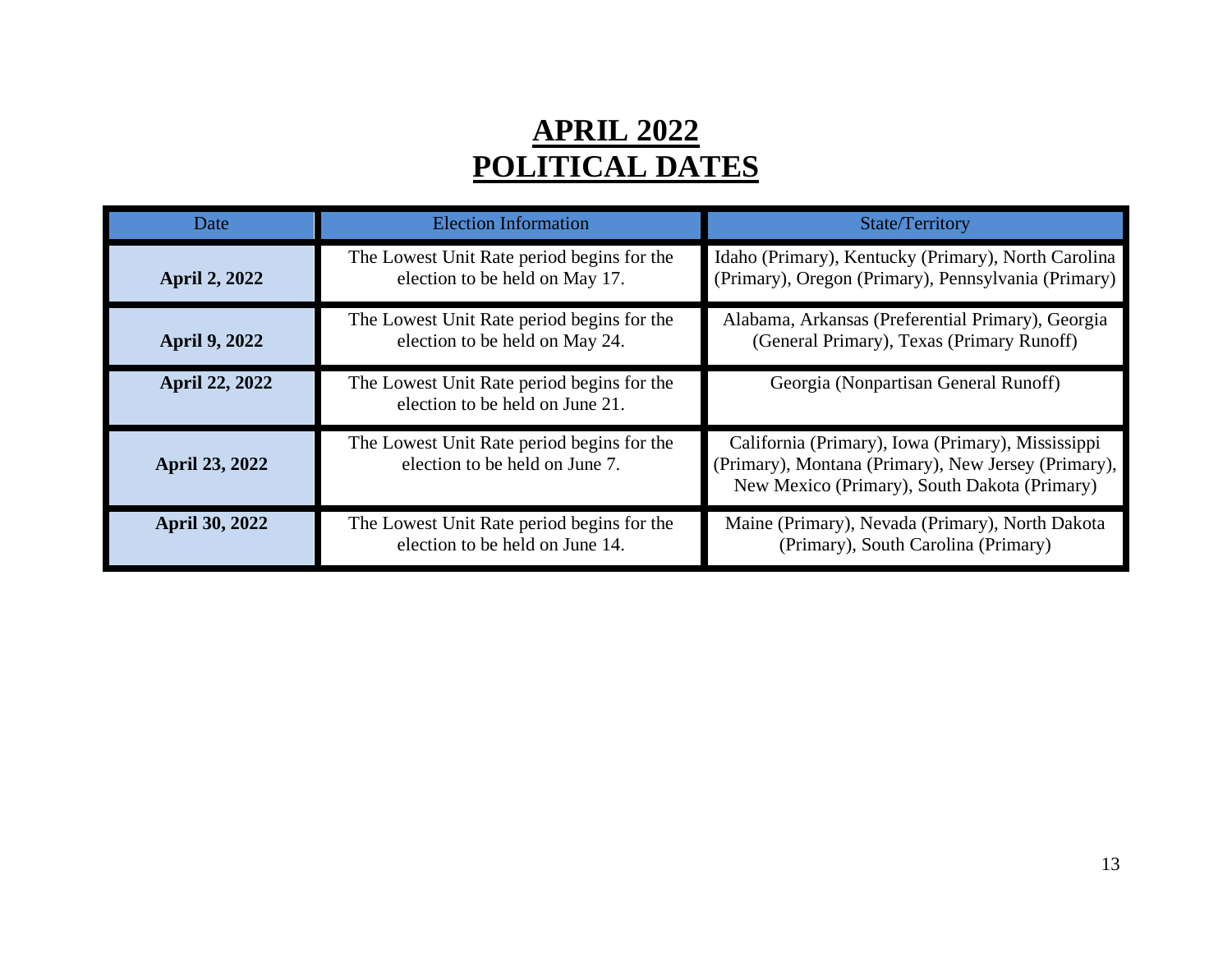## **MAY 2022**

| <b>DEADLINE FOR</b><br><b>ACTION, FILING OR</b><br><b>PAYMENT</b> | <b>WHAT ACTION IS REQUIRED</b><br><b>O</b> <sup>r</sup><br>WHAT MUST BE FILED OR PAID?                                                                                                                                        | <b>WHERE MUST IT BE</b><br><b>FILED OR PAID?</b> | <b>WHO MUST FILE OR</b><br>ACT?                                                                                                |
|-------------------------------------------------------------------|-------------------------------------------------------------------------------------------------------------------------------------------------------------------------------------------------------------------------------|--------------------------------------------------|--------------------------------------------------------------------------------------------------------------------------------|
| May 15, 2022                                                      | Copyright Royalty Fee: Monthly Report of<br>Use and Monthly Usage Statement of<br>Account Forms Due—Must File Monthly<br>Report of Use and Monthly Usage Statement<br>of Account Forms for the Month Ending<br>March 31, 2022 | SoundExchange                                    | Commercial and<br>Noncommercial Webcasters<br>and Broadcast Stations That<br><b>Simulcast Programming</b><br>over the Internet |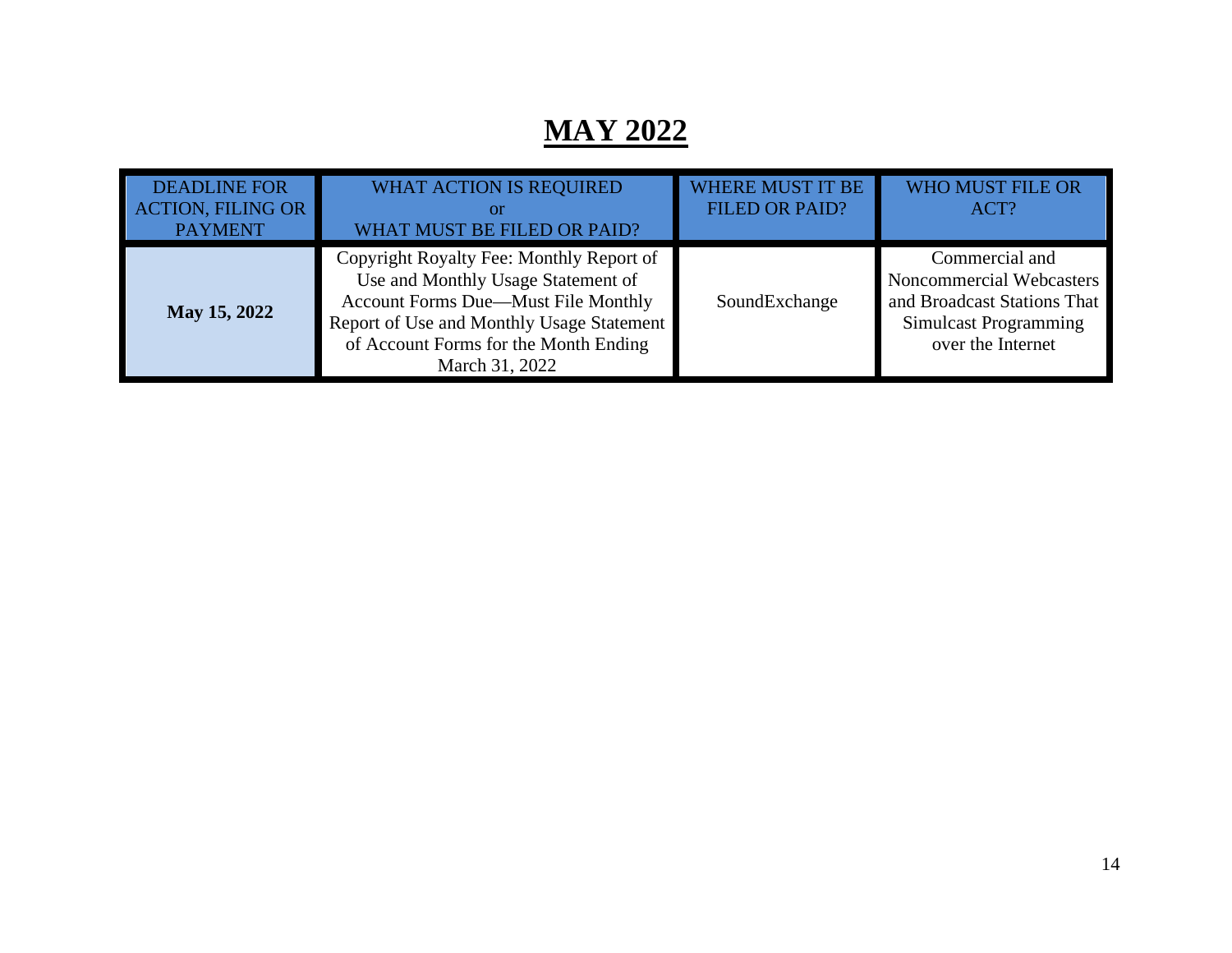### **MAY 2022 POLITICAL DATES**

| Date         | <b>Election Information</b>                                                   | <b>State/Territory (Election Type)</b>                                                                                                                                                     |  |  |
|--------------|-------------------------------------------------------------------------------|--------------------------------------------------------------------------------------------------------------------------------------------------------------------------------------------|--|--|
| May 3, 2022  | Primary Election Day                                                          | Indiana, Ohio                                                                                                                                                                              |  |  |
| May 7, 2022  | The Lowest Unit Rate period begins for the election<br>to be held on June 21. | Alabama (Primary Runoff), Arkansas (General<br>Primary), District of Columbia (Primary), Georgia<br>(General Primary Runoff), Virginia (Primary)                                           |  |  |
| May 10, 2022 | Primary Election Day                                                          | Nebraska, West Virginia                                                                                                                                                                    |  |  |
| May 14, 2022 | The Lowest Unit Rate period begins for the election<br>to be held on June 28. | Colorado (Primary), Illinois (Primary), Maryland<br>(Primary), Mississippi (Primary Runoff), New York<br>(Primary), Oklahoma (Primary), South Carolina<br>(Primary Runoff), Utah (Primary) |  |  |
| May 17, 2022 | <b>Primary Election Day</b>                                                   | Idaho, Kentucky, North Carolina, Oregon, Pennsylvania,                                                                                                                                     |  |  |
|              | Primary Election Day                                                          | Alabama                                                                                                                                                                                    |  |  |
|              | Preferential Primary and Nonpartisan General<br><b>Election Day</b>           | Arkansas                                                                                                                                                                                   |  |  |
| May 24, 2022 | General Primary and Nonpartisan General Election<br>Day                       | Georgia                                                                                                                                                                                    |  |  |
|              | Primary Runoff Election Day                                                   | Texas                                                                                                                                                                                      |  |  |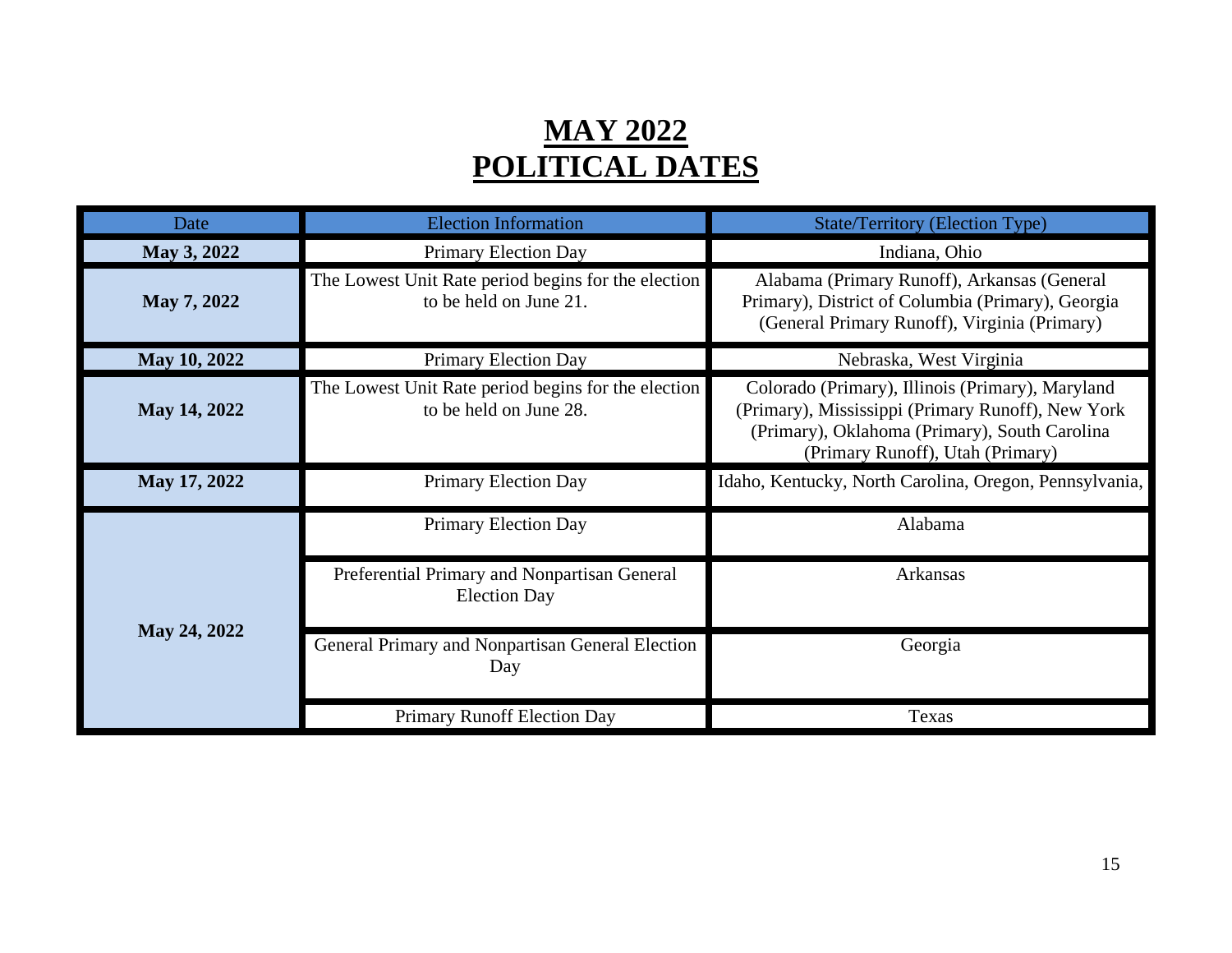## **JUNE 2022**

| <b>DEADLINE FOR</b><br><b>ACTION, FILING OR</b><br><b>PAYMENT</b> | WHAT ACTION IS REQUIRED<br><b>or</b><br>WHAT MUST BE FILED OR PAID?                                                                                                                                                        | <b>WHERE MUST IT BE</b><br><b>FILED OR PAID?</b>                             | WHO MUST FILE OR ACT?                                                                                                                                                                                       |
|-------------------------------------------------------------------|----------------------------------------------------------------------------------------------------------------------------------------------------------------------------------------------------------------------------|------------------------------------------------------------------------------|-------------------------------------------------------------------------------------------------------------------------------------------------------------------------------------------------------------|
|                                                                   | Broadcast Renewal Application (Form 2100,<br>Schedule 303-S) and Equal Employment<br>Opportunity Report (Form 2100, Schedule 396)                                                                                          | <b>FCC</b>                                                                   | Television, Class A, LPTV<br>and TV Translator Stations in<br>Arizona, Idaho, Nevada,<br>New Mexico, Utah and<br><b>Wyoming</b>                                                                             |
| <b>June 1, 2022</b>                                               | Annual EEO Public File Report                                                                                                                                                                                              | <b>Stations' Online Public</b><br><b>Inspection File; Station</b><br>Website | Radio and Television Station<br>Employment Units in<br>Arizona, District of<br>Columbia, Idaho, Maryland,<br>Michigan, Nevada, New<br>Mexico, Ohio, Utah,<br>Virginia, West Virginia, and<br><b>Wyoming</b> |
| <b>June 14, 2022</b>                                              | Copyright Royalty Fee: Monthly Report of Use<br>and Monthly Usage Statement of Account Forms<br>Due-Must File Monthly Report of Use and<br>Monthly Usage Statement of Account Forms for<br>the Month Ending April 30, 2022 | SoundExchange                                                                | Commercial and<br>Noncommercial Webcasters<br>and Broadcast Stations That<br>Simulcast Programming over<br>the Internet                                                                                     |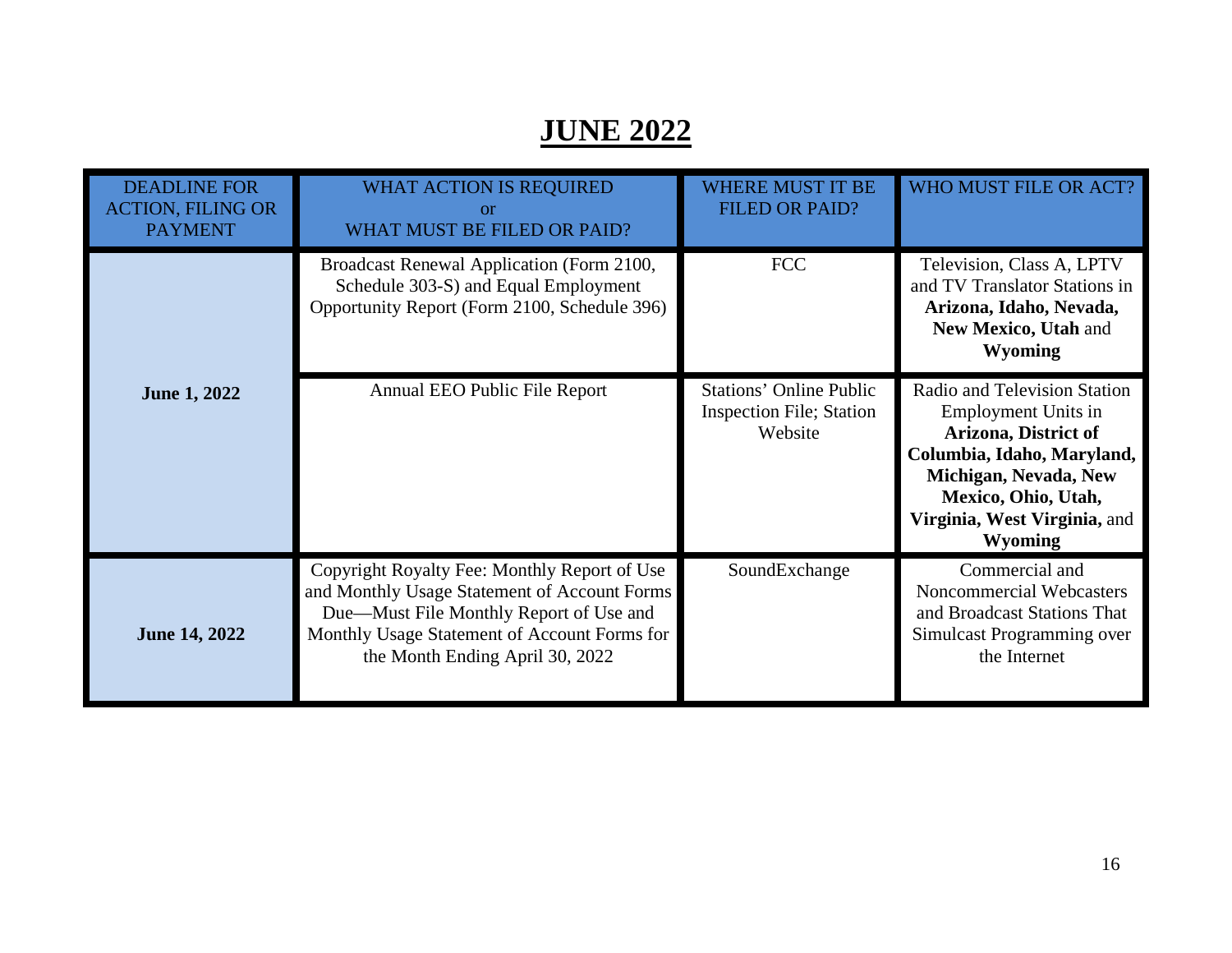### **JUNE 2022 POLITICAL DATES**

| Date                 | <b>Election Information</b>                                                    | <b>State/Territory (Election Type)</b>                                                               |  |
|----------------------|--------------------------------------------------------------------------------|------------------------------------------------------------------------------------------------------|--|
| June 7, 2022         | Primary Election Day                                                           | California, Iowa, Mississippi, Montana, New Jersey,<br>New Mexico, South Dakota                      |  |
| <b>June 14, 2022</b> | Primary Election Day                                                           | Maine, Nevada, North Dakota, South Carolina                                                          |  |
| <b>June 18, 2022</b> | The Lowest Unit Rate period begins for the<br>election to be held on August 2. | Arizona (Primary), Kansas (Primary), Michigan<br>(Primary), Missouri (Primary), Washington (Primary) |  |
| <b>June 20, 2022</b> | The Lowest Unit Rate period begins for the<br>election to be held on August 4. | Tennessee (Primary)                                                                                  |  |
|                      | Primary Runoff Election Day                                                    | Alabama                                                                                              |  |
|                      | <b>General Primary Election Day</b>                                            | Arkansas                                                                                             |  |
| <b>June 21, 2022</b> | <b>Primary Election Day</b>                                                    | District of Columbia, Virginia                                                                       |  |
|                      | General Primary and Nonpartisan General<br><b>Runoff Election Day</b>          | Georgia                                                                                              |  |
| <b>June 22, 2022</b> | The Lowest Unit Rate period begins for the<br>election to be held on August 6. | U.S. Virgin Islands (Primary)                                                                        |  |
| June 25, 2022        | The Lowest Unit Rate period begins for the<br>election to be held on August 9. | Connecticut (Primary), Minnesota (Primary),<br>Vermont (Primary), Wisconsin (Primary)                |  |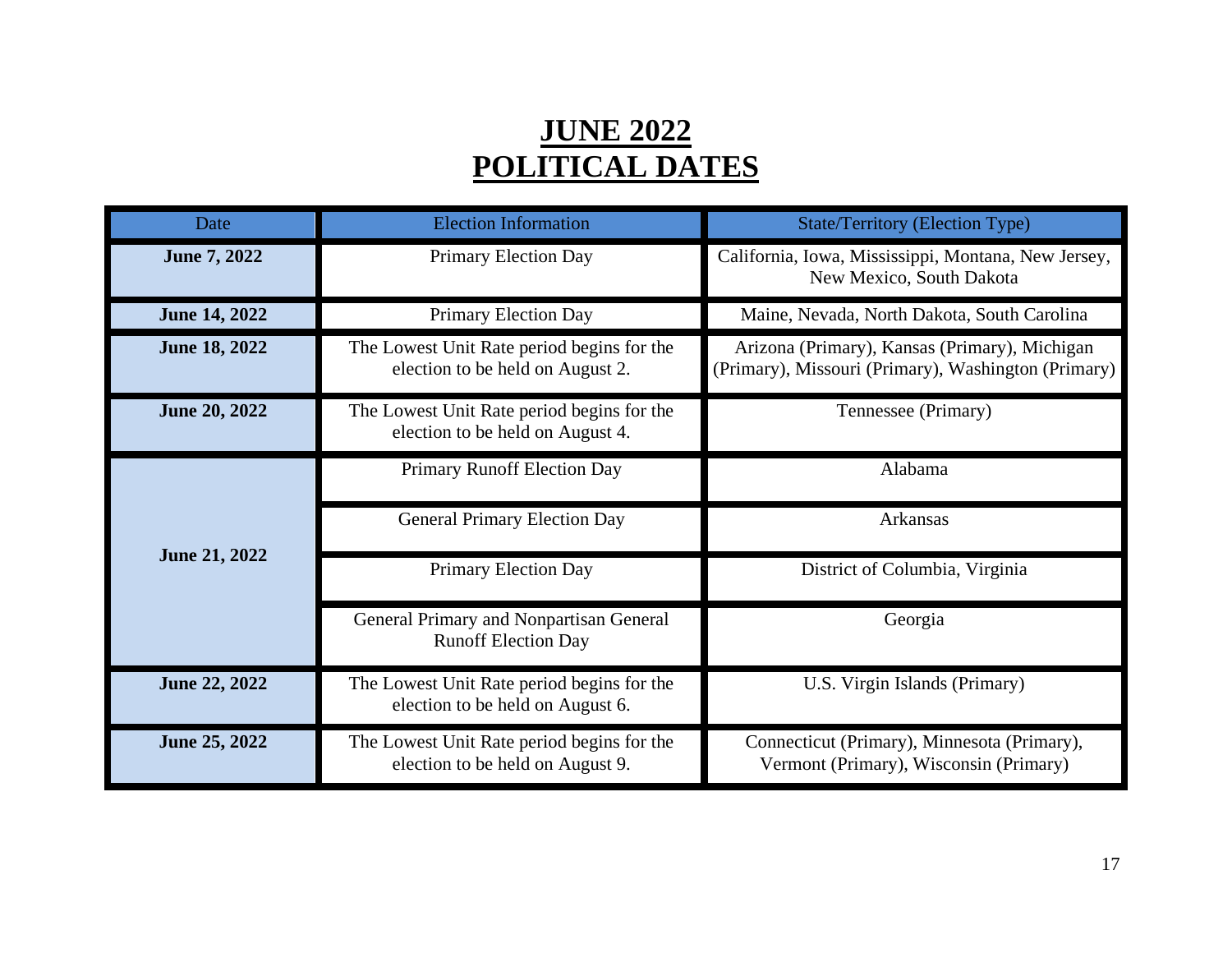|                      | Primary Election Day                                                            | Colorado, Illinois, Maryland, New York, Oklahoma,<br>Utah |
|----------------------|---------------------------------------------------------------------------------|-----------------------------------------------------------|
| <b>June 28, 2022</b> | Primary Runoff Election Day                                                     | Mississippi, South Carolina                               |
| <b>June 29, 2022</b> | The Lowest Unit Rate period begins for the<br>election to be held on August 13. | Hawaii (Primary)                                          |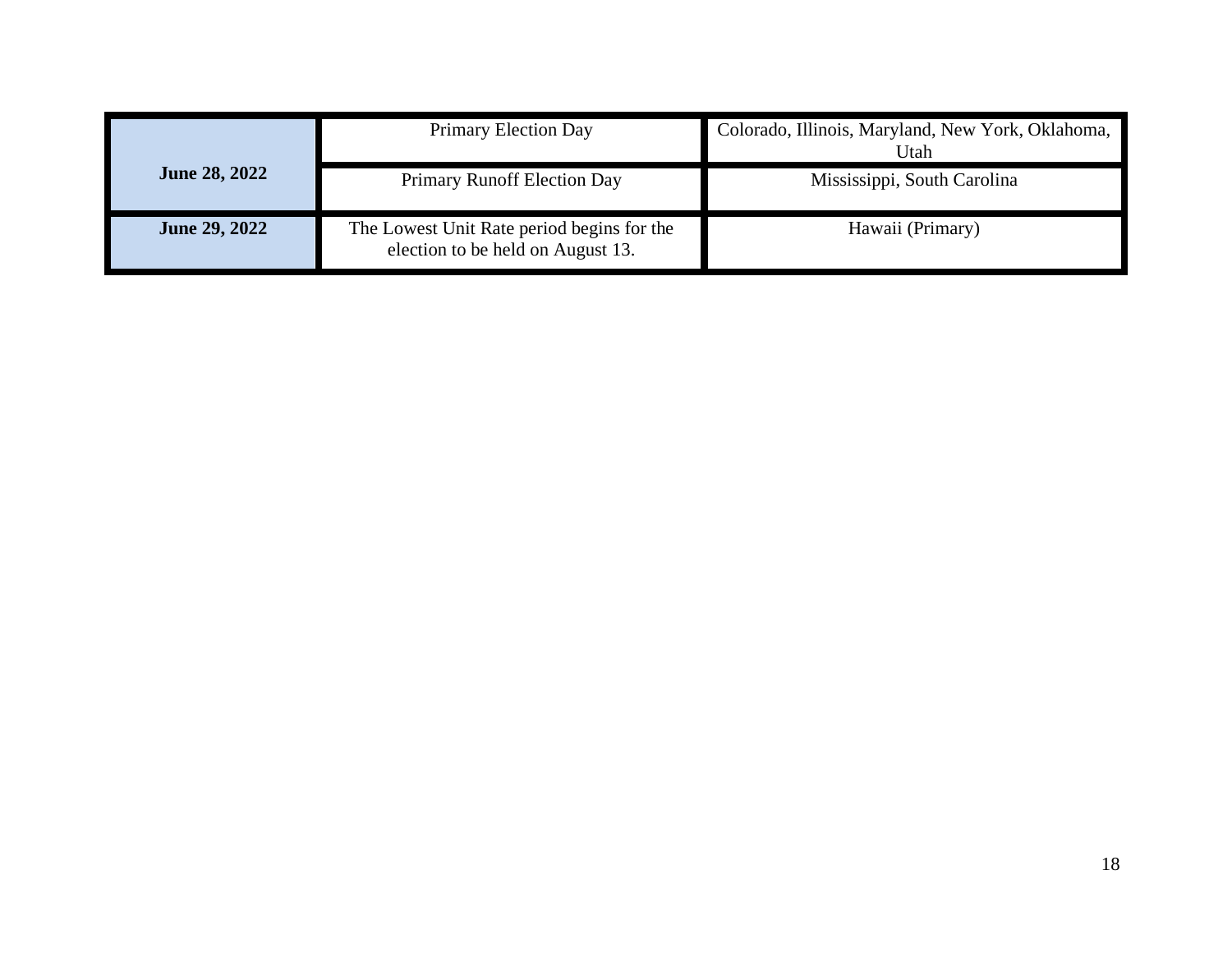## **JULY 2022**

| <b>DEADLINE FOR</b><br><b>ACTION, FILING OR</b><br><b>PAYMENT</b> | <b>WHAT ACTION IS REQUIRED</b><br>or<br>WHAT MUST BE FILED OR PAID?                                                                                                                                                                | <b>WHERE MUST IT BE</b><br><b>FILED OR PAID?</b>         | <b>WHO MUST FILE OR</b><br>ACT?                                                                                                                                                                  |
|-------------------------------------------------------------------|------------------------------------------------------------------------------------------------------------------------------------------------------------------------------------------------------------------------------------|----------------------------------------------------------|--------------------------------------------------------------------------------------------------------------------------------------------------------------------------------------------------|
|                                                                   | Documentation of Class A Television<br>Continuing Eligibility for April 1, 2022<br>through June 30, 2022                                                                                                                           | <b>Stations' Online Public</b><br><b>Inspection File</b> | <b>Class A Television Stations</b>                                                                                                                                                               |
|                                                                   | Quarterly Issues/Programs List Covering the<br>2 <sup>nd</sup> Quarter-April 1, 2022 through June 30,<br>2022                                                                                                                      | <b>Stations' Online Public</b><br><b>Inspection File</b> | All Full-Power Radio, Full-<br>Power Television, and Class<br><b>A Television Stations</b>                                                                                                       |
| <b>July 10, 2022</b>                                              | Documentation of On-Air Fundraising by<br><b>Noncommercial Educational Stations</b><br>Benefitting Third Parties from April 1, 2022<br>through June 30, 2022                                                                       | <b>Stations' Online Public</b><br><b>Inspection File</b> | Noncommercial Educational<br><b>Stations Not Affiliated with</b><br>NPR or PBS that Conducted<br>Third-Party On-Air<br><b>Fundraising That</b><br><b>Interrupted Their Normal</b><br>Programming |
| <b>July 15, 2022</b>                                              | Copyright Royalty Fee: Monthly Report of<br>Use and Monthly Usage Statement of<br><b>Account Forms Due—Must File Monthly</b><br>Report of Use and Monthly Usage Statement<br>of Account Forms for the Month Ending<br>May 31, 2022 | SoundExchange                                            | Commercial and<br><b>Noncommercial Webcasters</b><br>and Broadcast Stations That<br>Simulcast Programming<br>over the Internet                                                                   |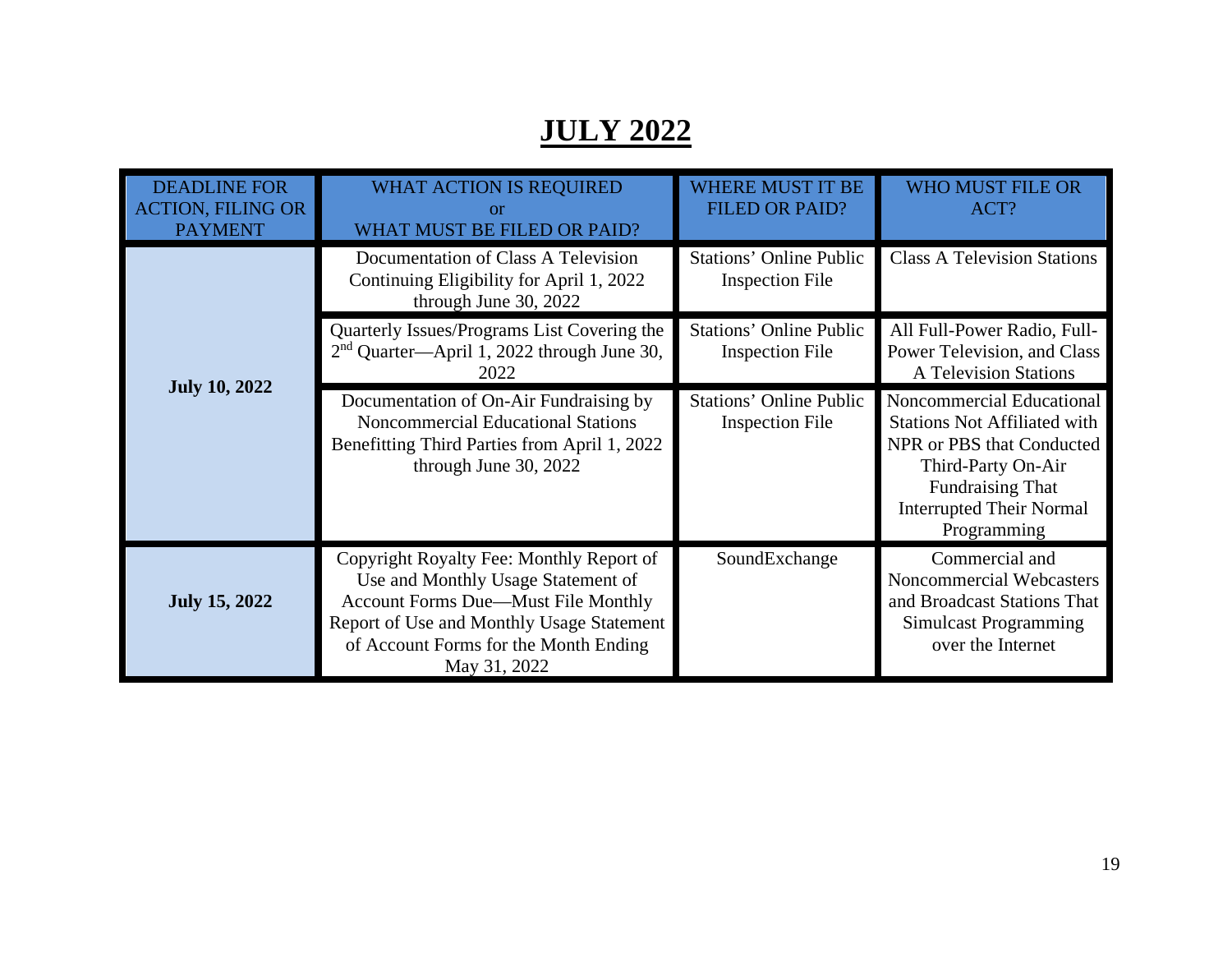### **JULY POLITICAL DATES**

| Date                 | <b>Election Information</b>                                                        | <b>State/Territory (Election Type)</b>                                 |
|----------------------|------------------------------------------------------------------------------------|------------------------------------------------------------------------|
| <b>July 2, 2022</b>  | The Lowest Unit Rate period begins for the<br>election to be held on August 16.    | Alaska (Primary), South Dakota (Primary Runoff),<br>Wyoming (Primary)  |
| <b>July 9, 2022</b>  | The Lowest Unit Rate period begins for the<br>election to be held on August 23.    | Florida (Primary), Oklahoma (Primary Runoff)                           |
| <b>July 13, 2022</b> | The Lowest Unit Rate period begins for the<br>election to be held on August 27.    | Guam (Primary)                                                         |
| <b>July 30, 2022</b> | The Lowest Unit Rate period begins for the<br>election to be held on September 13. | Delaware (Primary), New Hampshire (Primary),<br>Rhode Island (Primary) |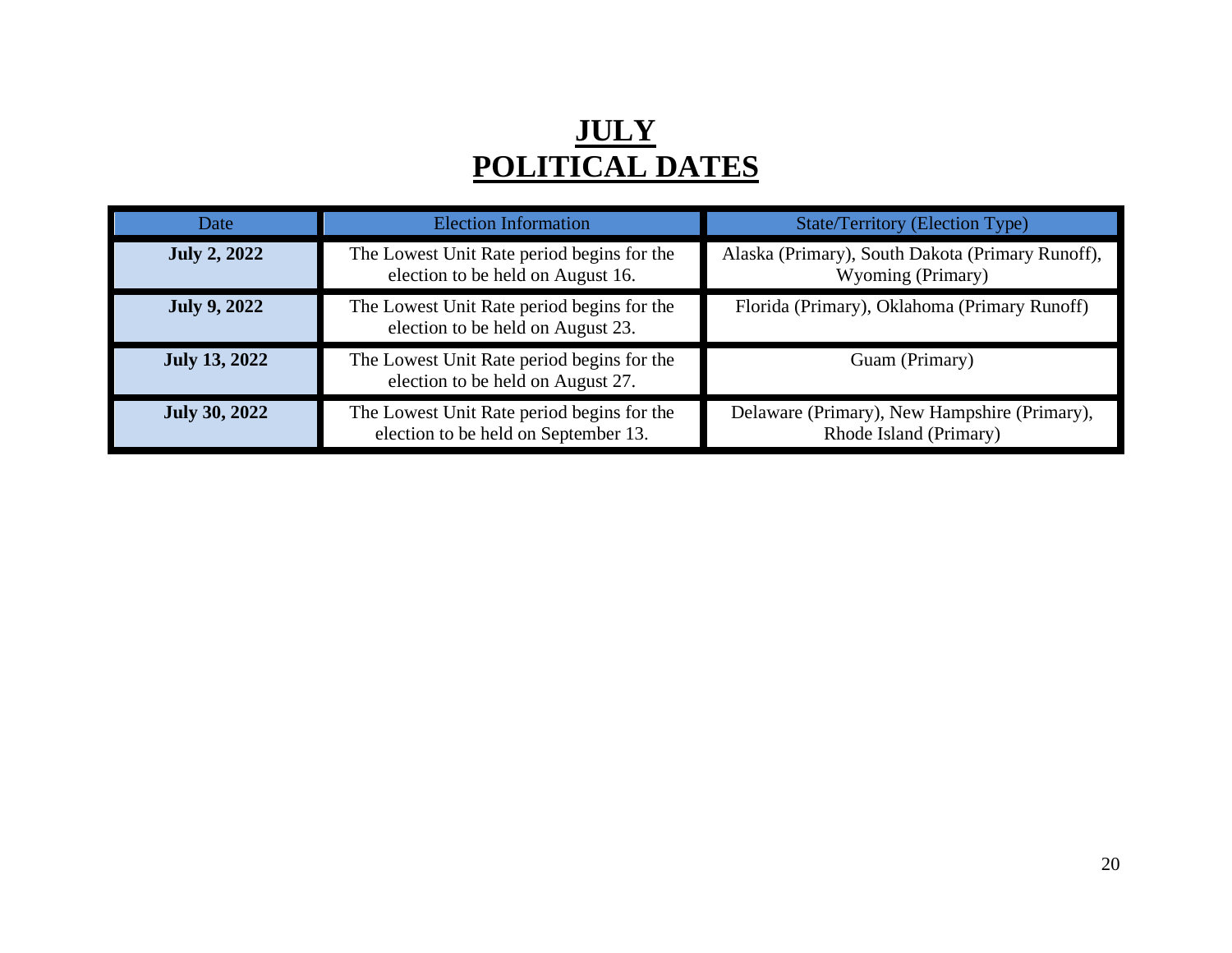## **AUGUST 2022**

| <b>DEADLINE FOR</b><br><b>ACTION, FILING OR</b><br><b>PAYMENT</b> | <b>WHAT ACTION IS REQUIRED</b><br>or<br>WHAT MUST BE FILED OR PAID?                                                                                                                                                          | WHERE MUST IT BE<br><b>FILED OR PAID?</b>                                     | <b>WHO MUST FILE OR</b><br>ACT?                                                                                                                       |
|-------------------------------------------------------------------|------------------------------------------------------------------------------------------------------------------------------------------------------------------------------------------------------------------------------|-------------------------------------------------------------------------------|-------------------------------------------------------------------------------------------------------------------------------------------------------|
|                                                                   | Broadcast Renewal Application (Form 2100,<br>Schedule 303-S) and Equal Employment<br>Opportunity Report (Form 2100, Schedule<br>396)                                                                                         | <b>FCC</b>                                                                    | Television, Class A, LPTV,<br>and TV Translator Stations<br>in California                                                                             |
| <b>August 1, 2022</b>                                             | Annual EEO Public File Report                                                                                                                                                                                                | <b>Stations' Online Public</b><br><b>Inspection File</b> ; Station<br>Website | Radio and Television<br><b>Station Employment Units</b><br>in California, Illinois,<br><b>North Carolina, South</b><br><b>Carolina, and Wisconsin</b> |
| <b>August 14, 2022</b>                                            | Copyright Royalty Fee: Monthly Report of<br>Use and Monthly Usage Statement of<br>Account Forms Due-Must File Monthly<br>Report of Use and Monthly Usage Statement<br>of Account Forms for the Month Ending<br>June 30, 2022 | SoundExchange                                                                 | Commercial and<br>Noncommercial Webcasters<br>and Broadcast Stations That<br>Simulcast Programming<br>over the Internet                               |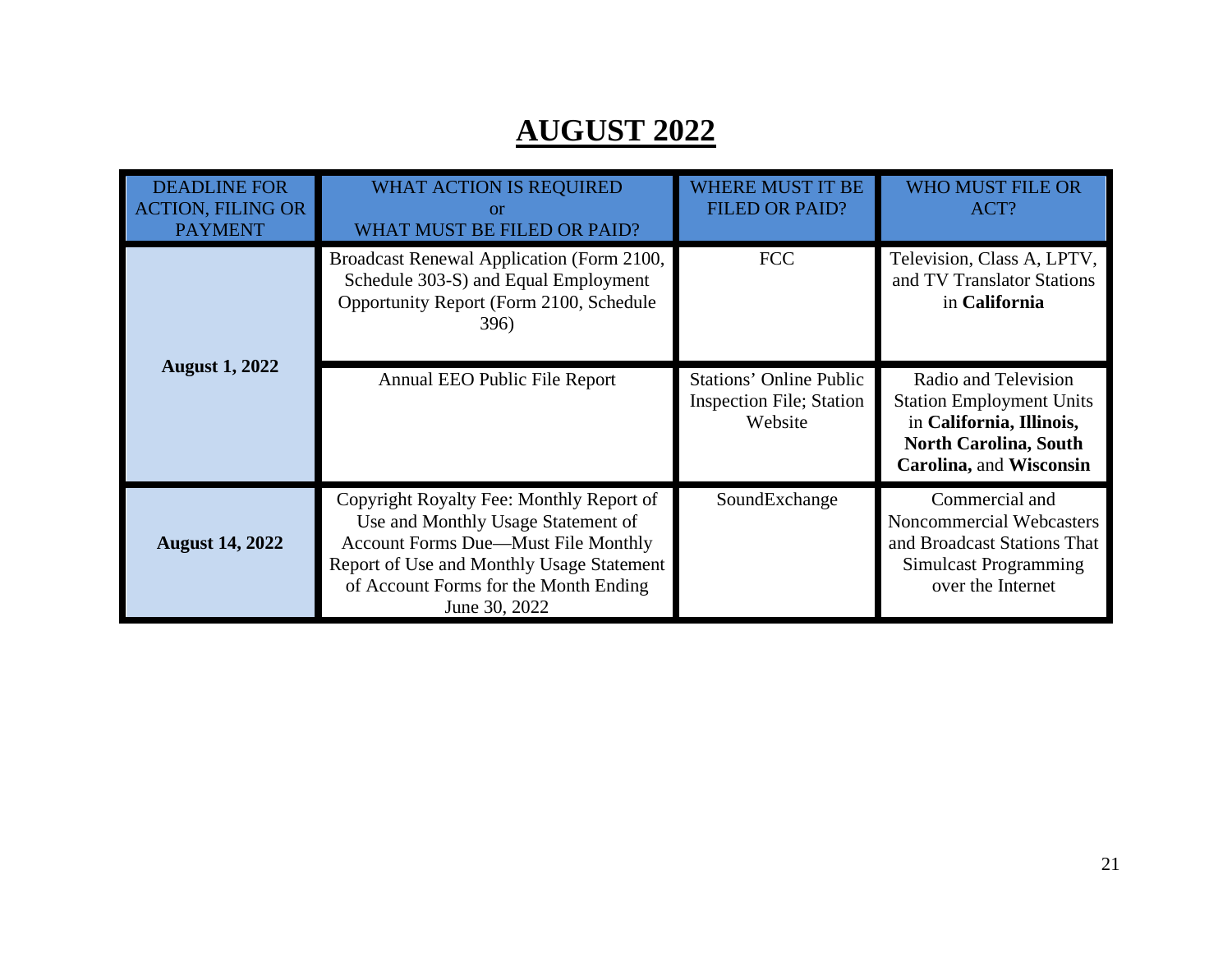### **AUGUST 2022 POLITICAL DATES**

| Date                   | <b>Election Information</b>                                                        | <b>State/Territory (Election Type)</b>             |
|------------------------|------------------------------------------------------------------------------------|----------------------------------------------------|
| <b>August 2, 2022</b>  | <b>Primary Election Day</b>                                                        | Arizona, Kansas, Michigan, Missouri,<br>Washington |
| <b>August 4, 2022</b>  | Primary Election Day                                                               | Tennessee                                          |
| <b>August 6, 2022</b>  | The Lowest Unit Rate period begins for the<br>election to be held on September 20. | Massachusetts (Primary)                            |
|                        | <b>Primary Election Day</b>                                                        | U.S. Virgin Islands                                |
| <b>August 9, 2022</b>  | <b>Primary Election Day</b>                                                        | Connecticut, Minnesota, Vermont, Wisconsin         |
| <b>August 13, 2022</b> | Primary Election Day                                                               | Hawaii                                             |
| <b>August 16, 2022</b> | Primary Election Day                                                               | Alaska, Wyoming                                    |
|                        | Primary Runoff Election Day                                                        | South Dakota                                       |
| <b>August 23, 2022</b> | Primary Election Day                                                               | Florida                                            |
|                        | Primary Runoff Election Day                                                        | Oklahoma                                           |
| <b>August 27, 2022</b> | <b>Primary Election Day</b>                                                        | Guam                                               |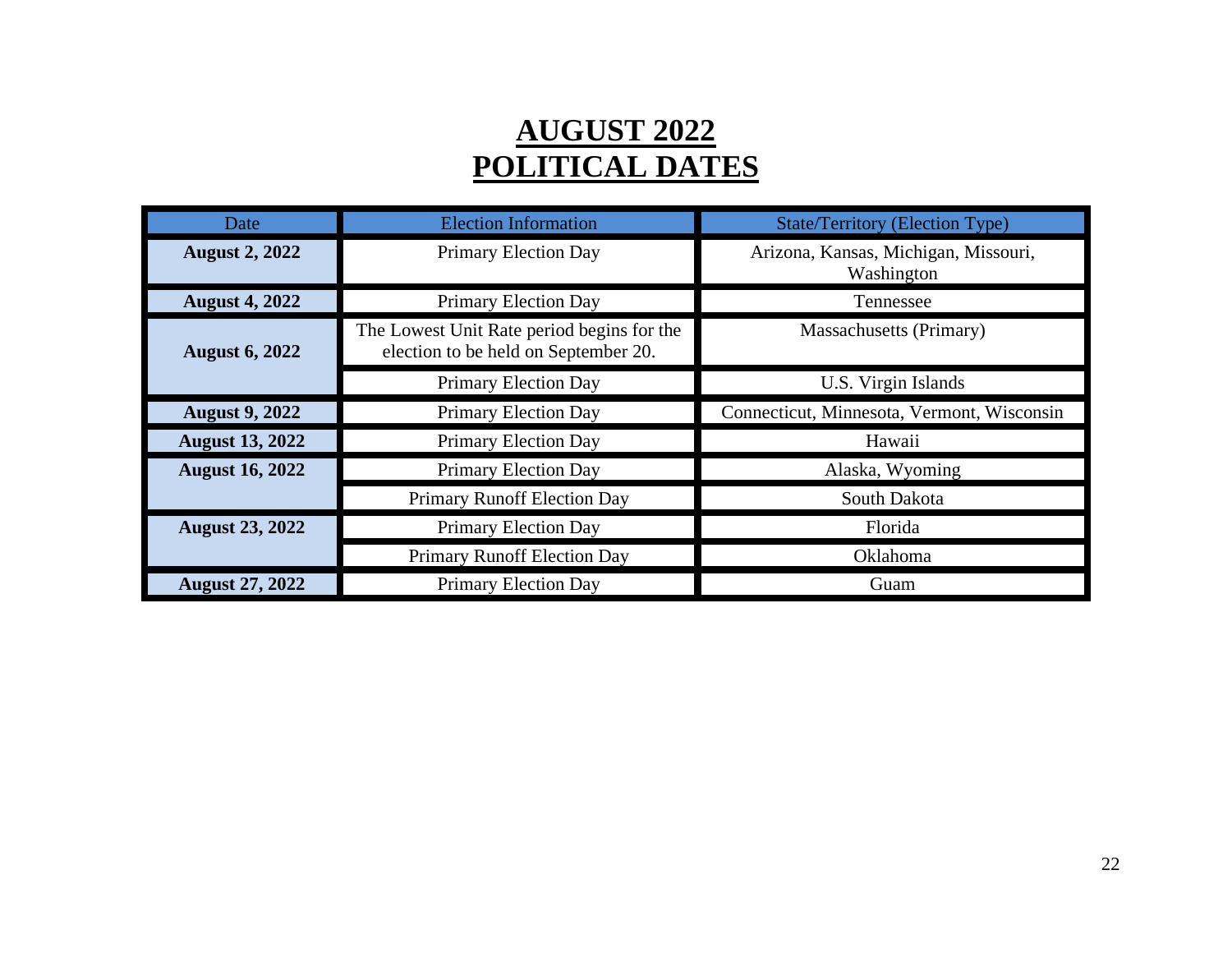### <span id="page-23-0"></span>**SEPTEMBER 2022**

| <b>DEADLINE FOR</b><br><b>ACTION, FILING OR</b><br><b>PAYMENT</b> | <b>WHAT ACTION IS REQUIRED</b><br>$\alpha$<br>WHAT MUST BE FILED OR PAID?                                                                                                                                                    | <b>WHERE MUST IT BE</b><br><b>FILED OR PAID?</b> | WHO MUST FILE OR<br>ACT?                                                                                                                                                                     |
|-------------------------------------------------------------------|------------------------------------------------------------------------------------------------------------------------------------------------------------------------------------------------------------------------------|--------------------------------------------------|----------------------------------------------------------------------------------------------------------------------------------------------------------------------------------------------|
| September 5, 2022                                                 | Low Power TV, TV Translator, and FM<br>Stations That Incurred Costs in the Incentive<br><b>Auction Repack Must Submit All Remaining</b><br><b>Invoices for Reimbursement</b>                                                 | <b>FCC</b>                                       | Low Power TV, TV<br><b>Translator, and FM Stations</b><br>Seeking Reimbursement for<br><b>Repack Costs</b>                                                                                   |
| <b>September 14, 2022</b>                                         | Copyright Royalty Fee: Monthly Report of<br>Use and Monthly Usage Statement of<br>Account Forms Due—must file Monthly<br>Report of Use and Monthly Usage Statement<br>of Account Forms for the Month Ending July<br>31, 2022 | SoundExchange                                    | Commercial and<br>Noncommercial Webcasters<br>and Broadcast Stations That<br><b>Simulcast Programming</b><br>over the Internet                                                               |
| September $\_\_$ , 2022 <sup>11</sup>                             | <b>Annual FCC Regulatory Fees Payment</b>                                                                                                                                                                                    | <b>FCC</b>                                       | Commercial Full-Power and<br><b>Class A Television Stations,</b><br>TV Translators, TV<br>Boosters, and Commercial<br>AM and FM Radio Stations.<br>FM Translators, and FM<br><b>Boosters</b> |

<sup>&</sup>lt;sup>11</sup> The payment date of annual FCC regulatory fees is usually determined during the summer. In recent years, the deadline has been announced at the end of August. However, the deadline for payment is typically set for a date in mid to late September, as the fees must be paid before the government's new fiscal year starts on October 1.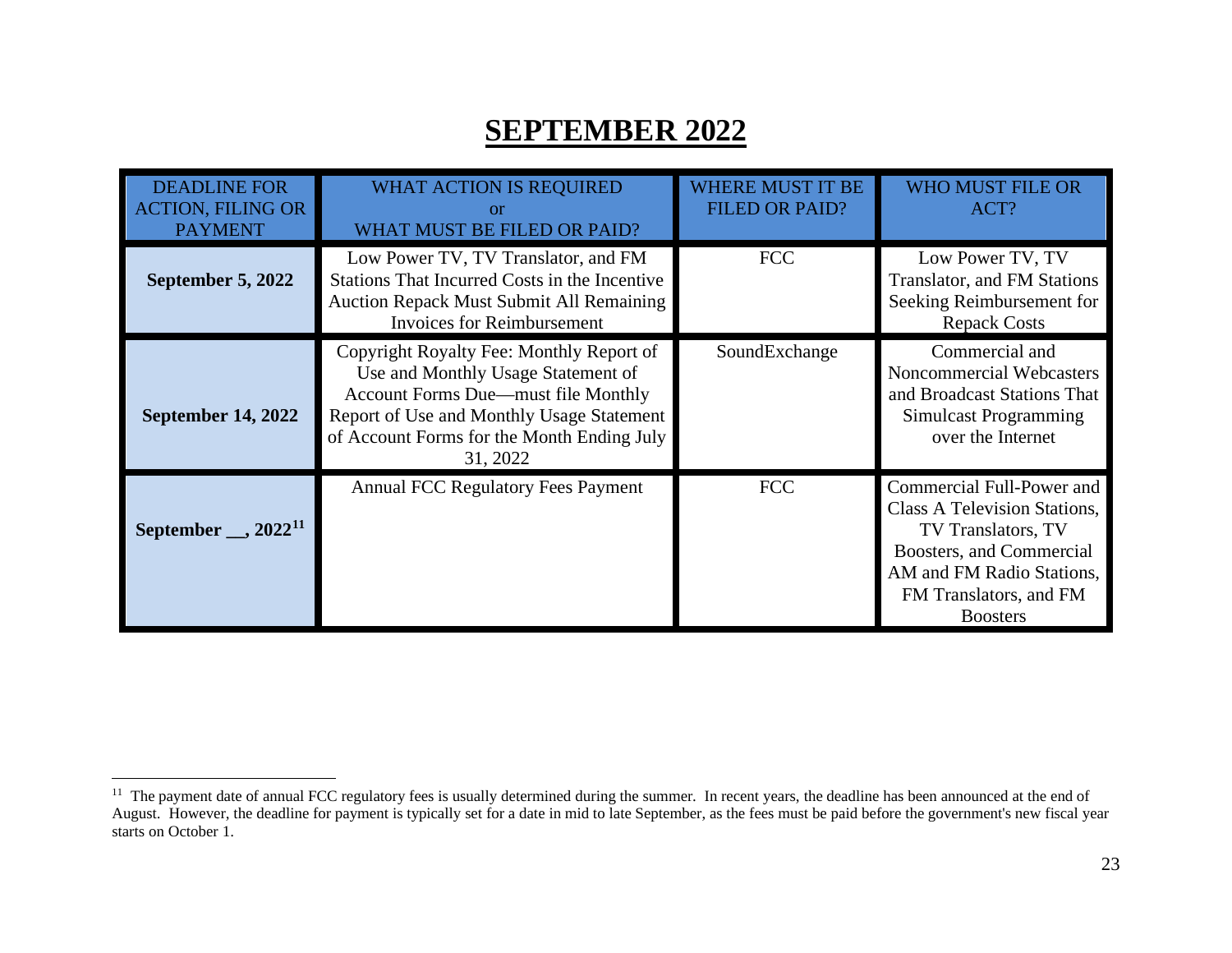### **SEPTEMBER 2022 POLITICAL DATES**

| Date                      | Election Information                                                                     | <b>State/Territory (Election Type)</b> |
|---------------------------|------------------------------------------------------------------------------------------|----------------------------------------|
| September 9, 2022         | The Lowest Unit Rate period begins for the<br>General Election to be held on November 8. | <b>All States and Territories</b>      |
| September 13, 2022        | <b>Primary Election Day</b>                                                              | Delaware, New Hampshire, Rhode Island  |
| <b>September 20, 2022</b> | <b>Primary Election Day</b>                                                              | <b>Massachusetts</b>                   |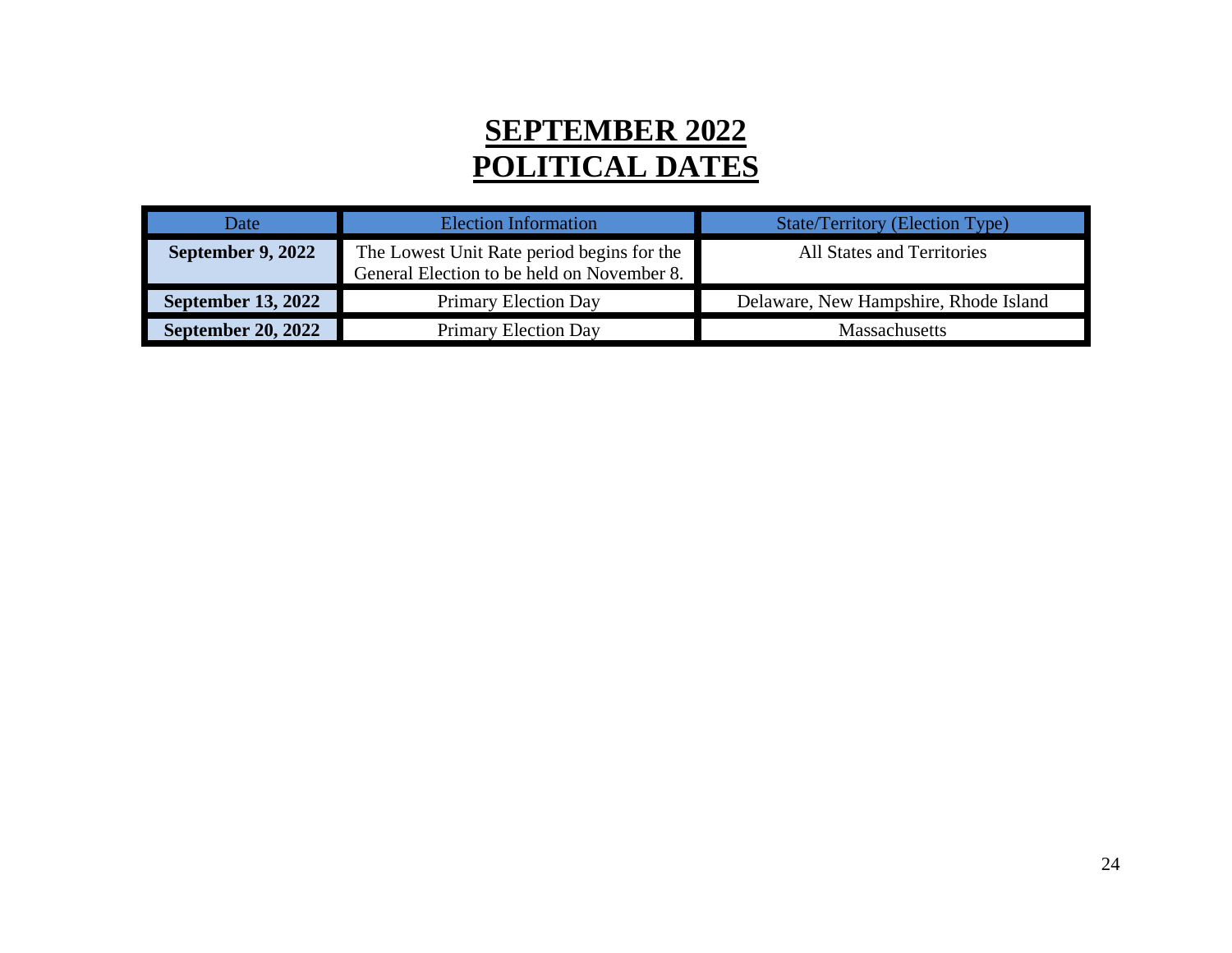### <span id="page-25-0"></span>**OCTOBER 2022**

| <b>DEADLINE FOR</b><br><b>ACTION, FILING OR</b><br><b>PAYMENT</b> | <b>WHAT ACTION IS REQUIRED</b><br><b>or</b><br>WHAT MUST BE FILED OR PAID?                                                                   | <b>WHERE MUST IT BE</b><br><b>FILED OR PAID?</b>                             | <b>WHO MUST FILE OR</b><br>ACT?                                                                                                                                                                            |
|-------------------------------------------------------------------|----------------------------------------------------------------------------------------------------------------------------------------------|------------------------------------------------------------------------------|------------------------------------------------------------------------------------------------------------------------------------------------------------------------------------------------------------|
| <b>October 1, 2022</b>                                            | Annual EEO Public File Report                                                                                                                | <b>Stations' Online Public</b><br><b>Inspection File; Station</b><br>Website | Radio and Television station<br><b>Employment Units in</b><br>Alaska, American Samoa,<br>Florida, Guam, Hawaii,<br>Iowa, Missouri, N.<br>Mariana Islands, Oregon,<br>Puerto Rico, and<br><b>Washington</b> |
| <b>October 3, 2022</b>                                            | Broadcast Renewal Application (Form 2100,<br>Schedule 303-S) and Equal Employment<br>Opportunity Report (Form 2100, Schedule<br>$(396)^{12}$ | <b>FCC</b>                                                                   | Television, Class A, LPTV,<br>and TV Translator Stations<br>in Alaska, American<br>Samoa, Guam, Hawaii, N.<br><b>Marianas Islands, Oregon</b><br>and<br><b>Washington</b>                                  |
|                                                                   | Documentation of Class A Television<br>Continuing Eligibility for July 1, 2022<br>through September 30, 2022                                 | <b>Stations' Online Public</b><br><b>Inspection File</b>                     | <b>Class A Television Stations</b>                                                                                                                                                                         |
| <b>October 10, 2022</b>                                           | Quarterly Issues/Programs List covering the<br>3 <sup>rd</sup> Quarter—July 1, 2022 through September<br>30, 2022                            | <b>Stations' Online Public</b><br><b>Inspection File</b>                     | All Full-Power Radio, Full-<br>Power Television, and Class<br><b>A Television Stations</b>                                                                                                                 |

<sup>12</sup> The October 1, 2022 filing deadline falls on a Saturday, so the deadline is pushed to the next business day.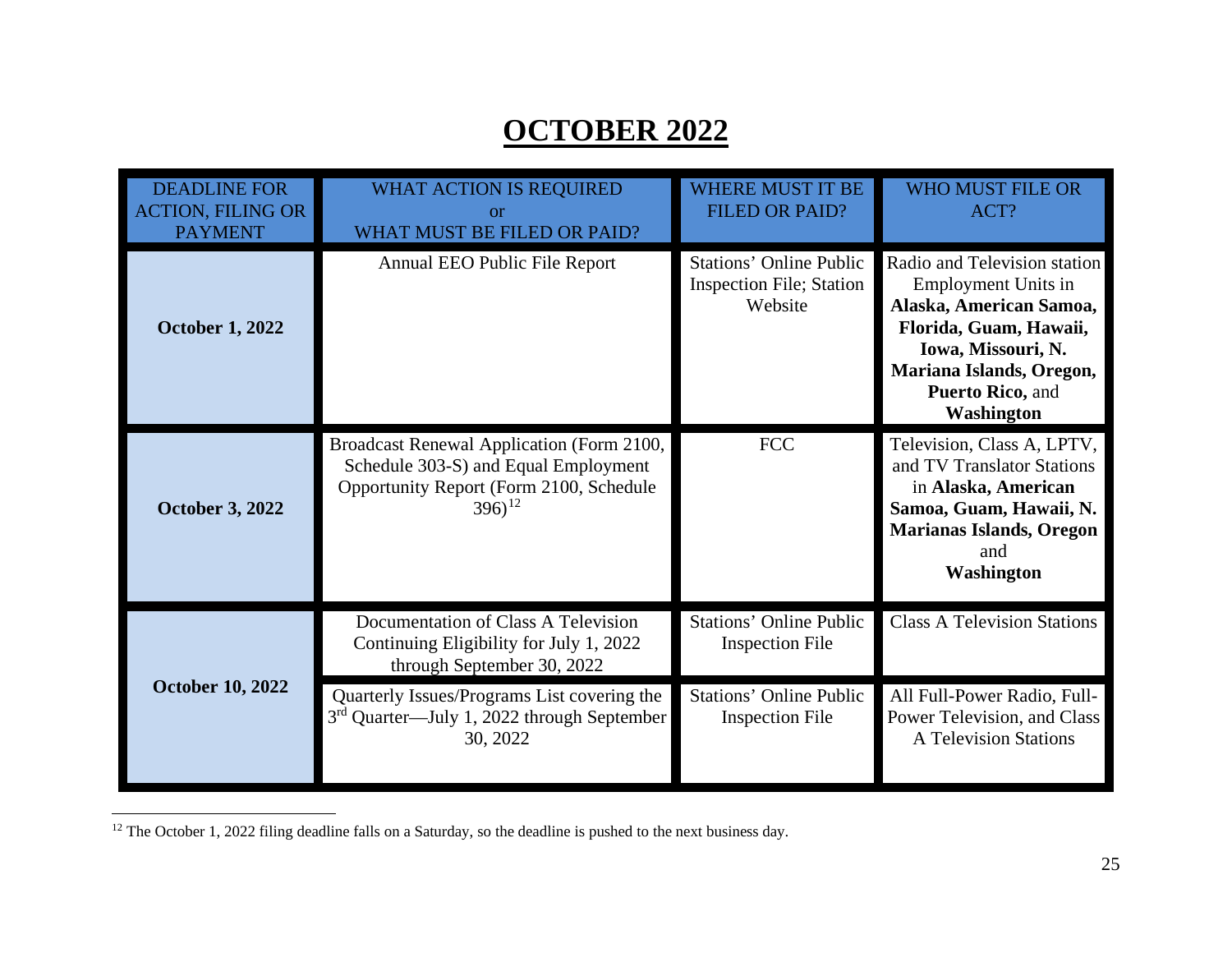| <b>DEADLINE FOR</b><br><b>ACTION, FILING OR</b><br><b>PAYMENT</b> | <b>WHAT ACTION IS REQUIRED</b><br>$\alpha$<br>WHAT MUST BE FILED OR PAID?                                                                                                                                                             | <b>WHERE MUST IT BE</b><br><b>FILED OR PAID?</b>         | <b>WHO MUST FILE OR</b><br>ACT?                                                                                                                                                 |
|-------------------------------------------------------------------|---------------------------------------------------------------------------------------------------------------------------------------------------------------------------------------------------------------------------------------|----------------------------------------------------------|---------------------------------------------------------------------------------------------------------------------------------------------------------------------------------|
| <b>October 10, 2022</b><br>cont.                                  | Documentation of On-Air Fundraising by<br><b>Noncommercial Educational Stations</b><br>Benefitting Third Parties from April 1, 2022<br>through June 30, 2022                                                                          | <b>Stations' Online Public</b><br><b>Inspection File</b> | Noncommercial Educational<br><b>Stations Not Affiliated with</b><br>NPR or PBS that Conducted<br>Third-Party On-Air<br>Fundraising that Interrupted<br>Their Normal Programming |
| <b>October 15, 2022</b>                                           | Copyright Royalty Fee: Monthly Report of<br>Use and Monthly Usage Statement of<br><b>Account Forms Due—Must File Monthly</b><br>Report of Use and Monthly Usage Statement<br>of Account Forms for the Month Ending<br>August 31, 2022 | SoundExchange                                            | Commercial and<br>Noncommercial Webcasters<br>and Broadcast Stations That<br>Simulcast Programming<br>over the Internet                                                         |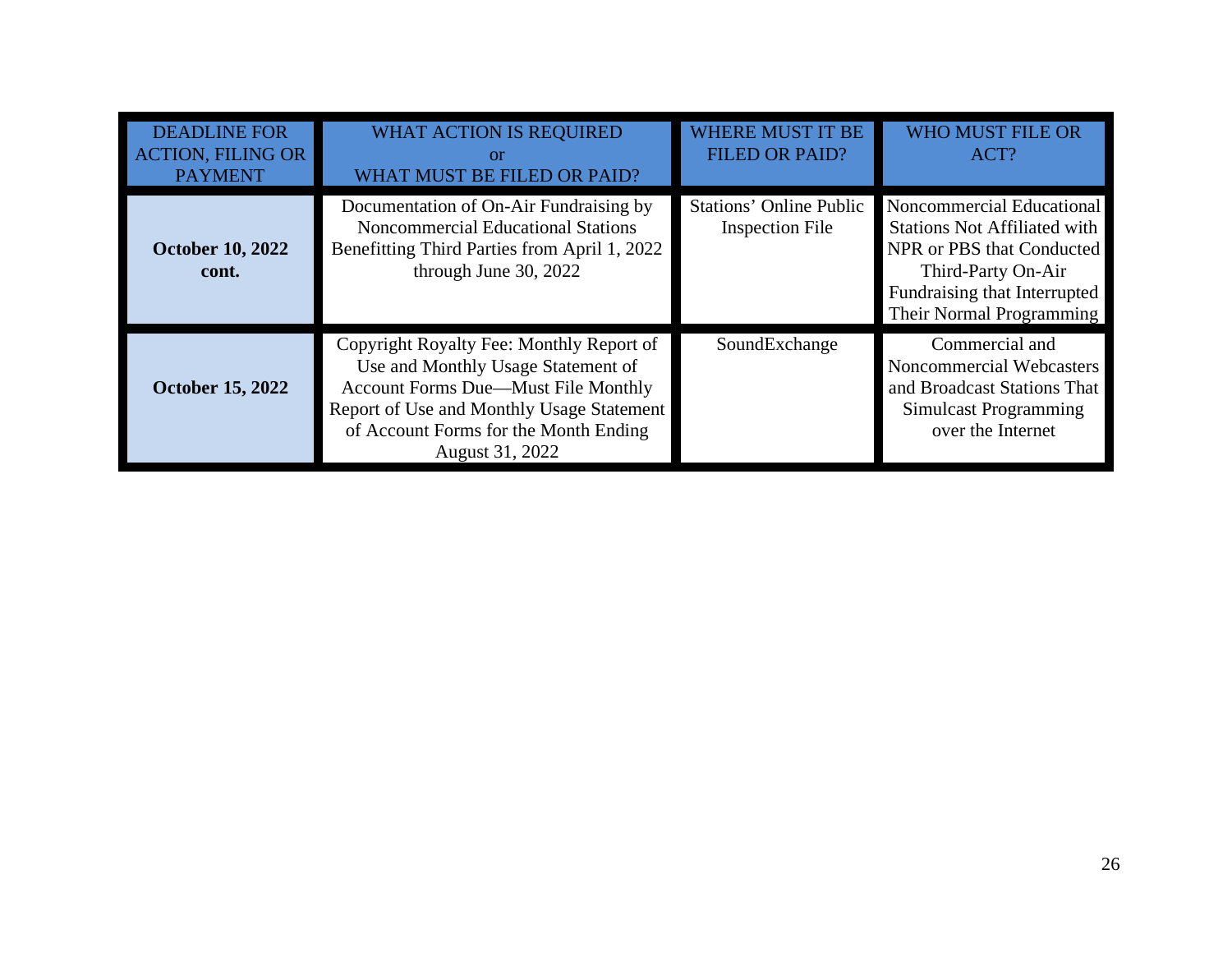### **OCTOBER 2022 POLITICAL DATES**

| Date                    | Election Information                                                              | State/Territory (Election Type) |
|-------------------------|-----------------------------------------------------------------------------------|---------------------------------|
| <b>October 7, 2022</b>  | The Lowest Unit Rate period begins for the<br>election to be held on December 6.  | Georgia (General Runoff)        |
| <b>October 11, 2022</b> | The Lowest Unit Rate period begins for the<br>election to be held on December 10. | Louisiana (General Runoff)      |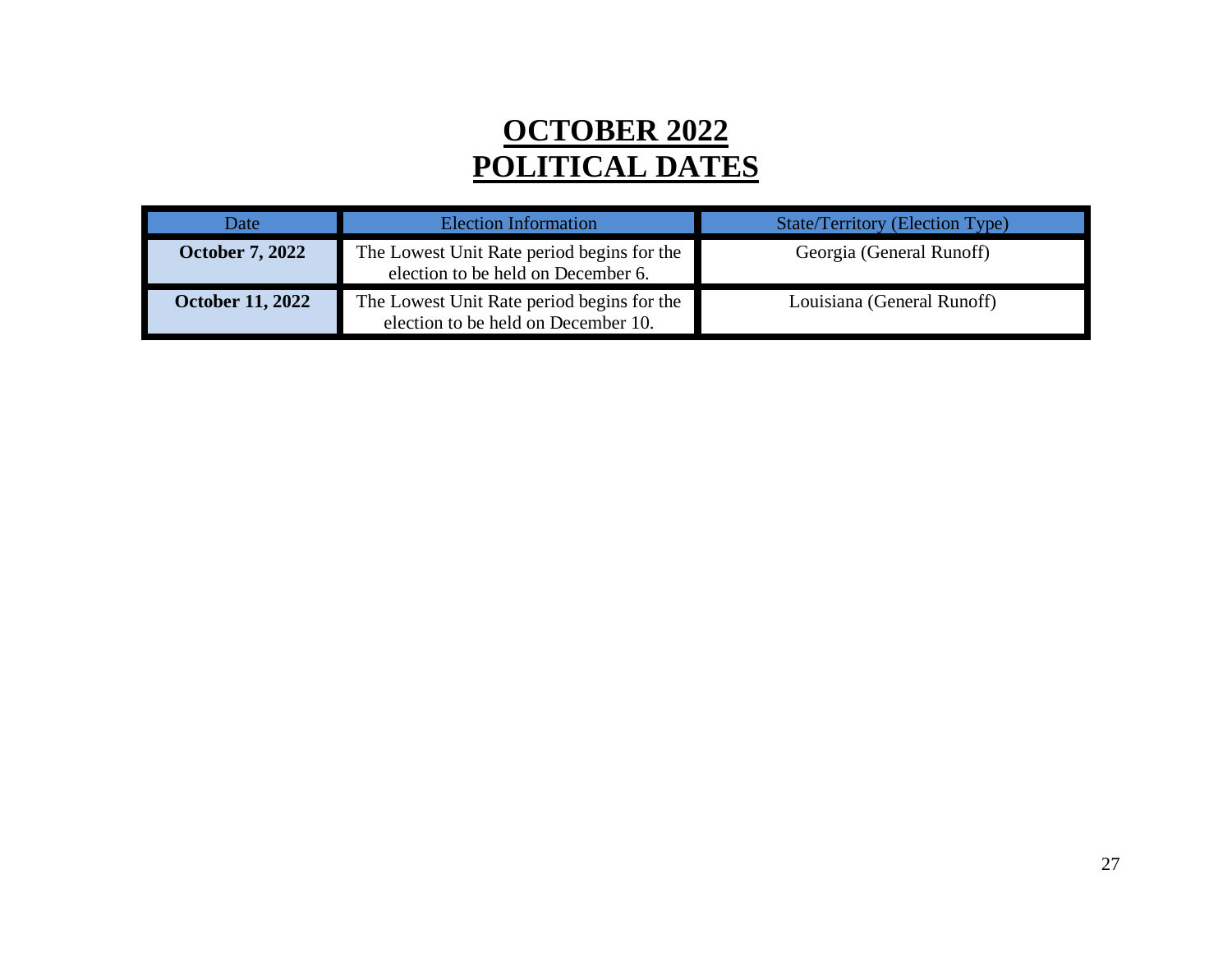### **NOVEMBER 2022**

| <b>DEADLINE FOR</b><br><b>ACTION, FILING OR</b><br><b>PAYMENT</b> | <b>WHAT ACTION IS REQUIRED</b><br>or<br>WHAT MUST BE FILED OR PAID?                                                                                                                                                                      | <b>WHERE MUST IT BE</b><br><b>FILED OR PAID?</b> | <b>WHO MUST FILE OR</b><br>ACT?                                                                                                                                                                                                                                                                                    |
|-------------------------------------------------------------------|------------------------------------------------------------------------------------------------------------------------------------------------------------------------------------------------------------------------------------------|--------------------------------------------------|--------------------------------------------------------------------------------------------------------------------------------------------------------------------------------------------------------------------------------------------------------------------------------------------------------------------|
| <b>November 6, 2022</b>                                           | Daylight Saving Time Ends                                                                                                                                                                                                                | <b>Station Engineer</b>                          | AM Daytime-Only Radio<br><b>Stations and Stations with</b><br>Pre-Sunrise and/or Post-<br><b>Sunset Authorizations</b><br>Should Check Their Sign-<br>On and Sign-Off Times on<br>Their Current FCC<br><b>Authorizations to Ensure</b><br>Compliance. All times<br>Listed on FCC Licenses are<br>in Standard Time. |
| <b>November 14, 2022</b>                                          | Copyright Royalty Fee: Monthly Report of<br>Use and Monthly Usage Statement of<br><b>Account Forms Due—Must File Monthly</b><br>Report of Use and Monthly Usage Statement<br>of Account Forms for the Month Ending<br>September 30, 2022 | SoundExchange                                    | Commercial and<br>Noncommercial Webcasters<br>and Broadcast Stations That<br>Simulcast Programming<br>over the Internet                                                                                                                                                                                            |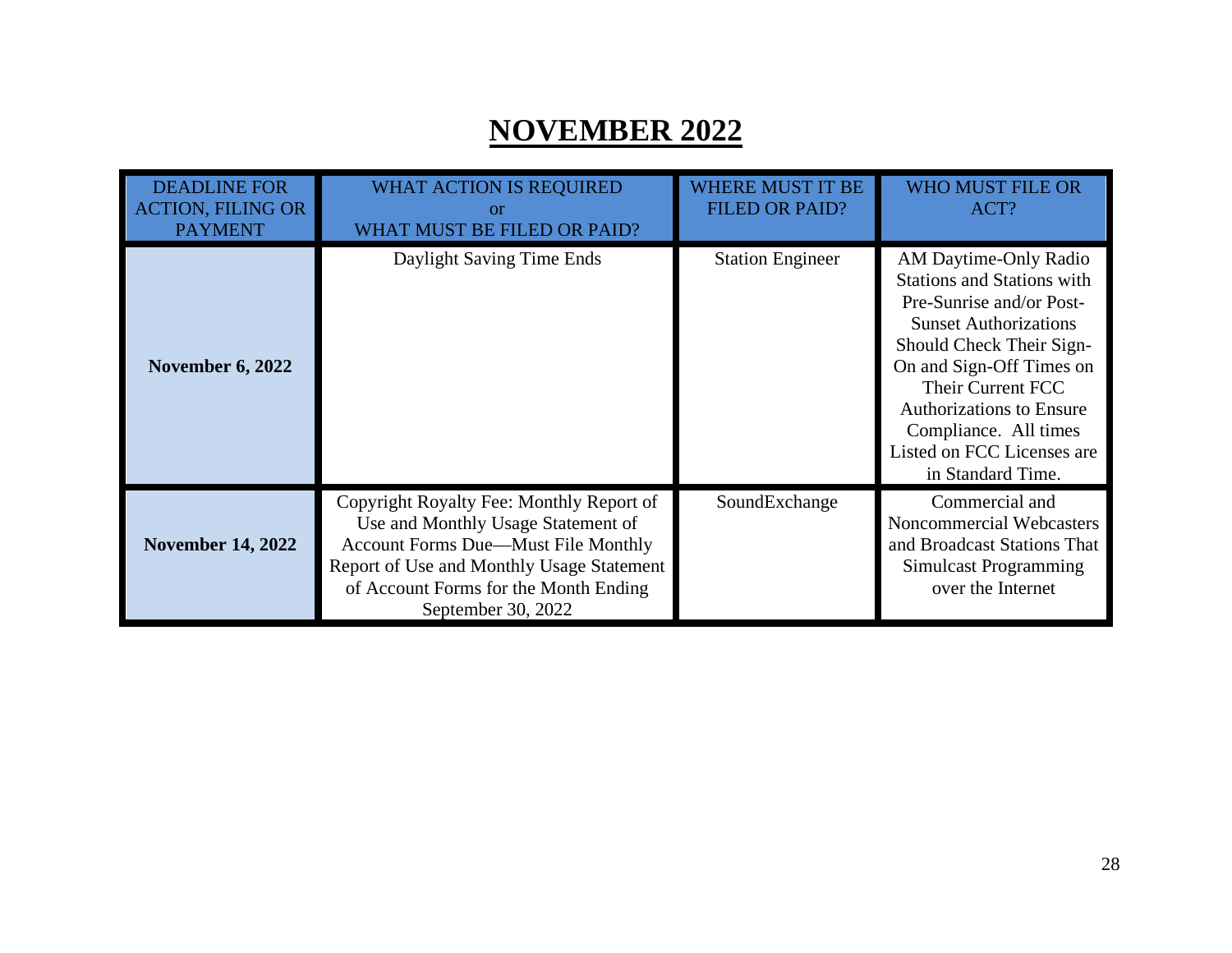### **NOVEMBER 2022 POLITICAL DATES**

| )ate                    | Election Information | <b>State/Territory (Election Type)</b> |
|-------------------------|----------------------|----------------------------------------|
| <b>November 8, 2022</b> | General Election Dav | All States and Territories             |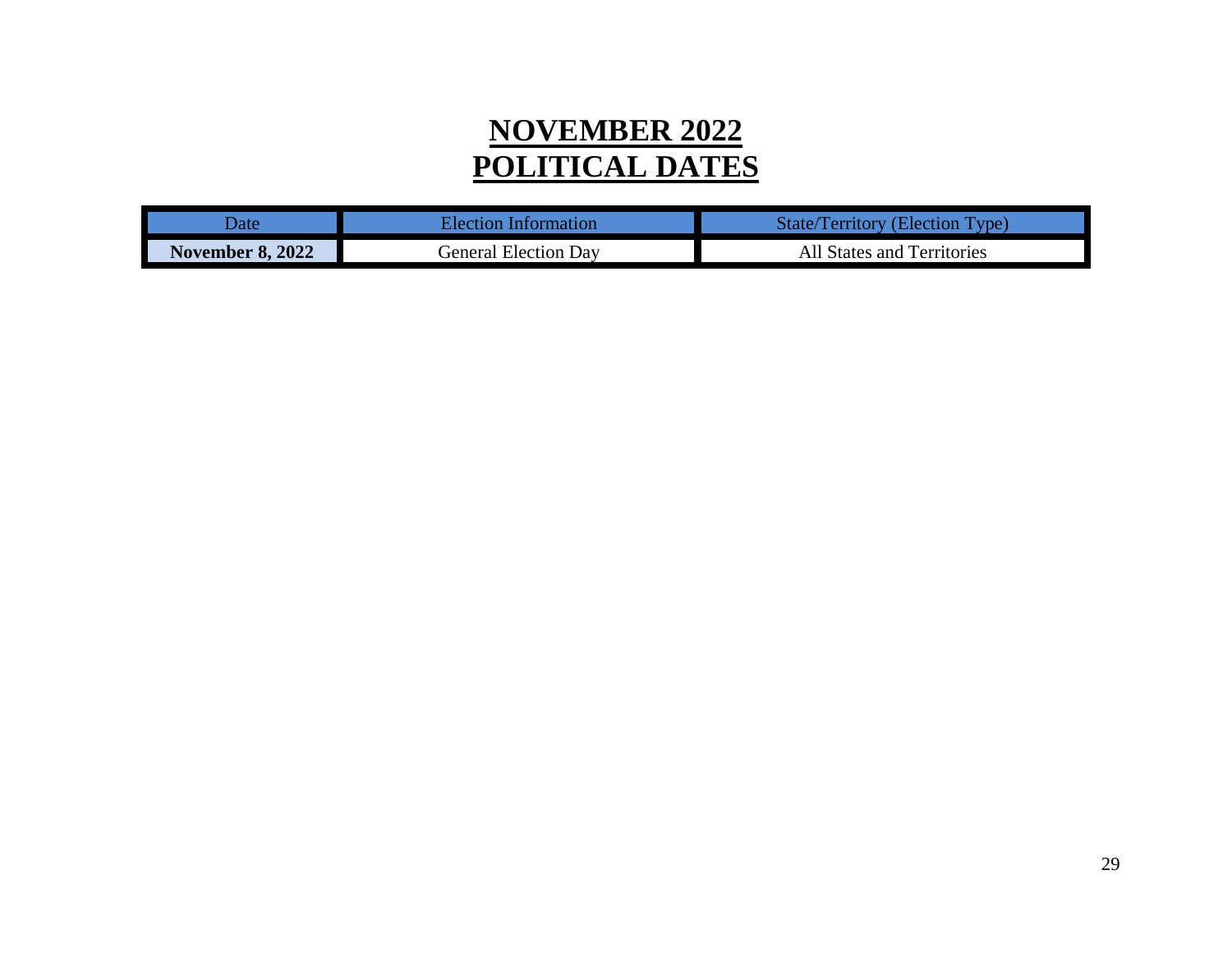### **DECEMBER 2022**

| <b>DEADLINE FOR</b><br><b>ACTION, FILING OR</b><br><b>PAYMENT</b> | <b>WHAT ACTION IS REQUIRED</b><br>or<br><b>WHAT MUST BE FILED OR PAID?</b>                                                                                                                                                         | <b>WHERE MUST IT BE</b><br><b>FILED OR PAID?</b>                             | <b>WHO MUST FILE OR</b><br>ACT?                                                                                                                                                                                                                |
|-------------------------------------------------------------------|------------------------------------------------------------------------------------------------------------------------------------------------------------------------------------------------------------------------------------|------------------------------------------------------------------------------|------------------------------------------------------------------------------------------------------------------------------------------------------------------------------------------------------------------------------------------------|
|                                                                   | FCC Form 2100, Schedule G, Annual DTV<br><b>Ancillary/Supplementary Services Report</b><br>Due—Stations That Provided Feeable<br>Ancillary or Supplementary Services During<br>the 12-Month Period Ending on September<br>30, 2022 | $\rm FCC$                                                                    | Commercial and<br>Noncommercial Full-Power<br>and Digital Class A<br><b>Television Stations, Digital</b><br><b>LPTV Stations That Have</b><br>Fee-Based, Non-Broadcast<br>Revenues from Their<br>Digital Transmission<br>Capabilities          |
| <b>December 1, 2022</b>                                           | Broadcast Renewal Application (Form 2100,<br>Schedule 303-S) and Equal Employment<br>Opportunity Report (Form 2100, Schedule<br><b>396</b> )                                                                                       | <b>FCC</b>                                                                   | Television, Class A, LPTV,<br>and TV Translator Stations<br>in Connecticut, Maine,<br><b>Massachusetts, New</b><br>Hampshire, Rhode Island,<br>and Vermont                                                                                     |
|                                                                   | Annual EEO Public File Report                                                                                                                                                                                                      | <b>Stations' Online Public</b><br><b>Inspection File; Station</b><br>Website | Radio and Television<br><b>Station Employment Units</b><br>in Alabama, Colorado,<br>Connecticut, Georgia,<br>Maine, Massachusetts,<br>Minnesota, Montana, New<br>Hampshire, North Dakota,<br><b>Rhode Island, South</b><br>Dakota, and Vermont |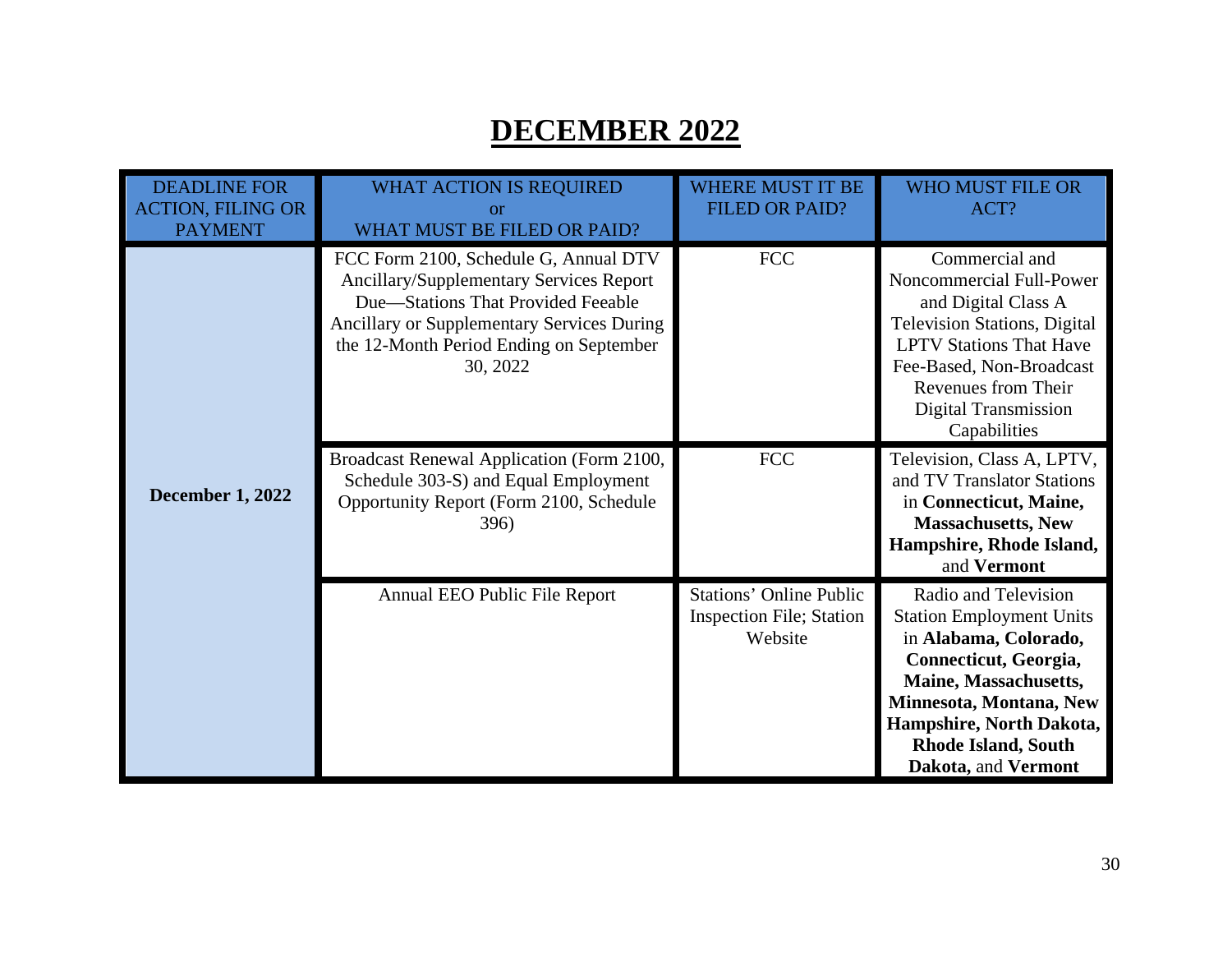| <b>DEADLINE FOR</b><br><b>ACTION, FILING OR</b><br><b>PAYMENT</b> | <b>WHAT ACTION IS REQUIRED</b><br><sup>or</sup><br>WHAT MUST BE FILED OR PAID?                                                                                                                                                         | <b>WHERE MUST IT BE</b><br><b>FILED OR PAID?</b> | <b>WHO MUST FILE OR</b><br>ACT?                                                                                                |
|-------------------------------------------------------------------|----------------------------------------------------------------------------------------------------------------------------------------------------------------------------------------------------------------------------------------|--------------------------------------------------|--------------------------------------------------------------------------------------------------------------------------------|
| <b>December 15, 2022</b>                                          | Copyright Royalty Fee: Monthly Report of<br>Use and Monthly Usage Statement of<br><b>Account Forms Due—Must File Monthly</b><br>Report of Use and Monthly Usage Statement<br>of Account Forms for the Month Ending<br>October 31, 2022 | SoundExchange                                    | Commercial and<br>Noncommercial Webcasters<br>and Broadcast Stations That<br><b>Simulcast Programming</b><br>over the Internet |